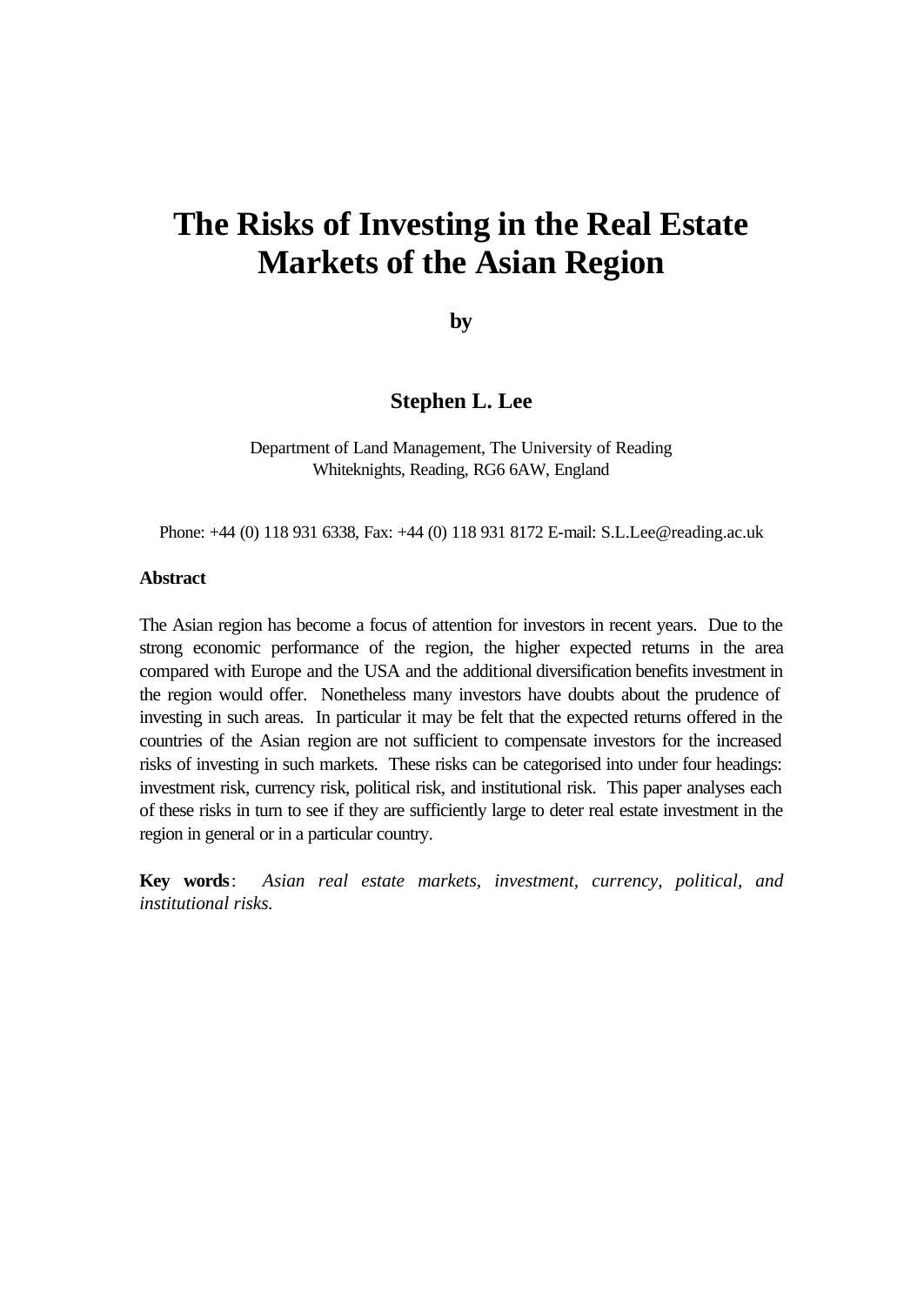#### **Introduction**

Capital markets are becoming global markets and commercial real estate markets are no exception. Recently, international real estate investors have expressed interest in investing in the Asian emerging markets. Three main reasons can be given for investing in such markets. First the strong economic performance in the region, at least up to 1997 and the huge growth potential of the region in the future. For example over the period 1966-1991 the average annual real economic growth rate for Hong Kong, Japan, Singapore and Malaysia was greater than 6% while the comparable figures for the US and UK were between 2% and 3% (Greenwood, 1993). The second reason for investing in such countries is the very high returns such economic generates. Indeed in a survey of investors in the UK and Asia "higher returns" and the potential for "capital appreciation" were ranked one and two as the main reasons to hold foreign property, Lim (2000). A final reason apart from sharing in such economic growth and higher expected returns is the additional diversification benefits that may accrue. Studies have shown the considerable benefits to be gained from the international diversification in real estate markets (see Lizerli et al 1998 for a review). However, the economic convergence observed in world markets and the globalisation of the worlds financial system has led to the emergence of a number of key financial centres: London, New York and Tokyo, whose real estate markets are closely tied to the new international financial circuits. As a result their real estate markets are more integrated and so offer low diversification benefits, Lizieri (1992). Thus the benefits for portfolio risk reduction are likely to be even greater from diversify into emerging markets, Divecha et al (1992). Consequently countries in the Southeast Asian region including: China, Hong Kong, Indonesia, Korea, Malaysia, the Philippines, Singapore, Taiwan, and Thailand have come to be seen as areas of future investment because of their huge growth potential, greater returns and portfolio diversification benefits.

Despite all of this most institutional investors still display a reluctance to go overseas in general and into emerging markets in particular, Solnik (1974). One explanation for such a reticence is the possibility that investors impute "extra" risk to foreign investments, French and Poterba (1991). In other words international investment may also increase an investor's exposure to other pervasive economic factors, and therefore increase the investor's level of risk. These risks include an increased exchange rate risk, greater exposure to political risk, and greater tax uncertainty, thus increasing the risk of overseas investors relative to domestic investors. Consequently the lack of investment in the emerging markets of the Asian region may simply be a perception that the returns achieved in such markets is not sufficient given the risks. The emerging real estate markets of the Asian region therefore need to be evaluate to see whether the assumption that the expected returns in the emerging markets of the Asian region are not adequate to cover the increased risks borne by the foreign investor.

In analysing overseas investment in general and emerging markets in particular two broad areas of enquiry have developed. The first area of interest relates is their inherent volatility and the second the informational efficiency of the markets. For example emerging markets can be characterised by their skewed wealth distributions, small size and concentrated market structures all of which it can be argued accentuates return volatility, Divecha et al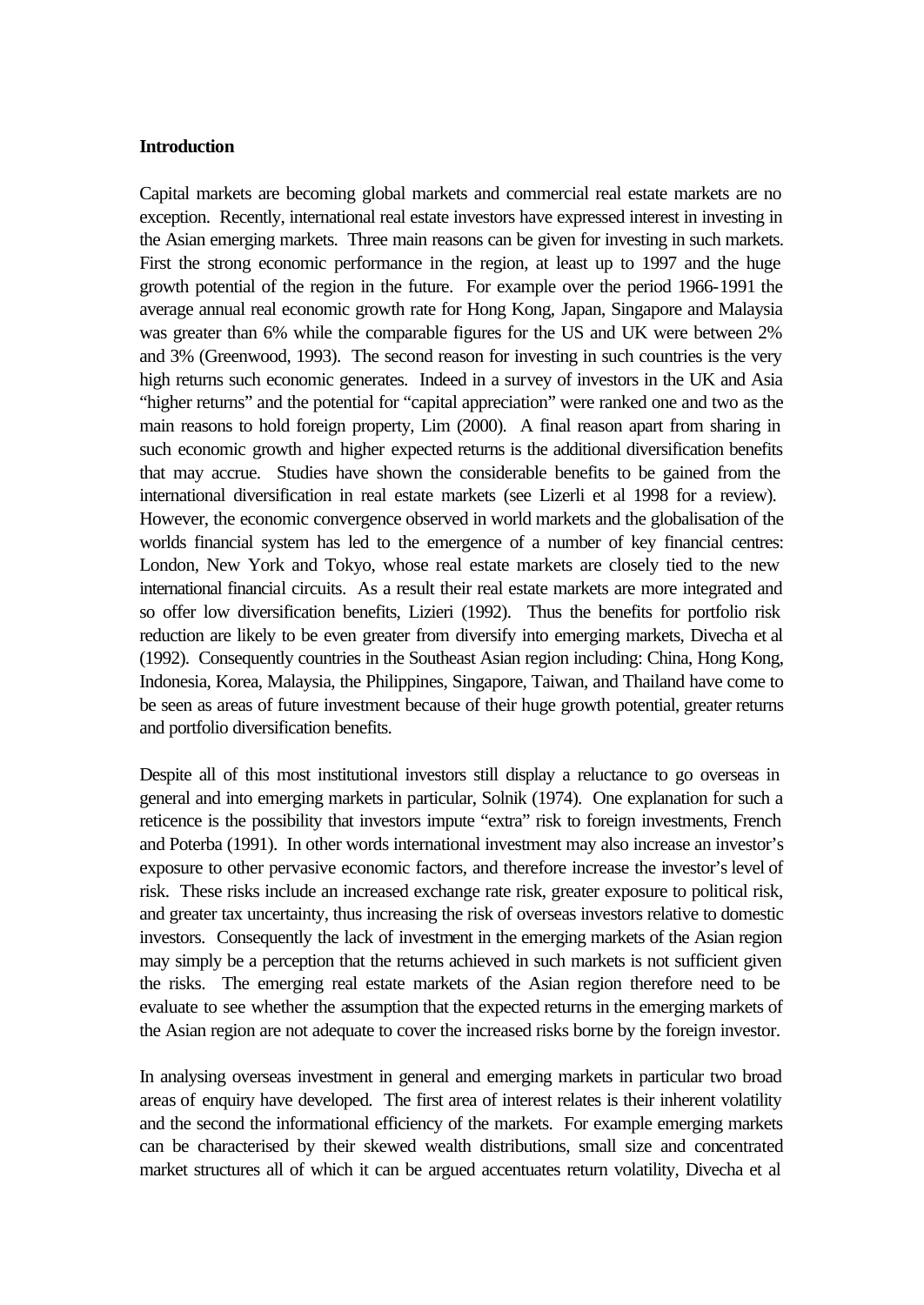(1992). Thus it may be felt that there is a greater investment risk from emerging markets than from investment in developed countries. In addition the greater political instability and higher levels of inflation in such markets is likely to lead to greater fluctuations in exchange rates making these locally volatile returns even more volatile when converted to the foreign investors home currency. On the question of informational efficiency emerging markets by their nature have more recent origins than developed markets in addition to which they have adopted differing policies relating to the financial and real estate sectors than developed countries. Hence it can be argued that emerging markets differ from their counterparts in the developed world in terms of their institutional structures and informational related attributes. Which can be characterised in terms of tax treatment of locals versus foreign investors, regulations of market entry and exit and factors relating to the quality and quantity of information dissemination. In particular any differential in the tax treatment of local and foreign investors and any impediments that are placed on foreign investors from entering the market and/or hinders repatriation of income and capital inhibits participation by foreign investors so limiting market liquidity and increasing volatility. Finally the free flow of information to all investors is a necessary condition for market pricing efficiency, without which mispricing can take place. The newness of emerging markets and the different institutional structures adopted, compared with developed countries, suggests that access to all relevant information by *all* investors, especially foreign investors, is unlikely to be the case. All of which suggests that unless an outsider is fully aware of the institutional structures of the market, both formal and informal, they are likely to be at a major disadvantage compared with local market players, Guerts and Jaffe (1996). This institutional risk depends on the maturity and transparency of the market (Gordon, 1999 and Keogh and D'Arcy, 1994). Thus if investors can become more informed of the institutional structures and business practices of overseas markets they are more likely to invest in those markets, i.e. "familiarity breeds investment", Stratman (1999).

Consequently from the discussion above the risks facing a foreign real estate investor can be broken down into four categories: *investment risk* (the volatility of returns), *currency risk*  (exchange rate volatility), *political risk* (explicit barriers to capital flows, taxes, expropriation, and exchange controls) and *institutional risk* (market maturity, size and liquidity, regulation, and information). Each of these is analysed in turn to see if they are sufficiently large to deter investment into the emerging markets of the Asian region.

## **Investment Risk**

In the equity and bond markets there is abundant literature on the benefits of international diversification. Madura (1985) provides an excellent review of the work as of 1985, while Lonie et al. (1993) extends the coverage to 1993. All studies concluding that the risk and return advantages of international diversification are very large for investors in all the major countries. Indeed with more assets to choose from a more widely diversified international portfolio cannot do worse than a one based on domestic stocks only. In contrast the issue of international real estate diversification has received scant attention in the academic literature (Eichholtz et al, 1996). In general data limitations have resulted in less research being undertaken.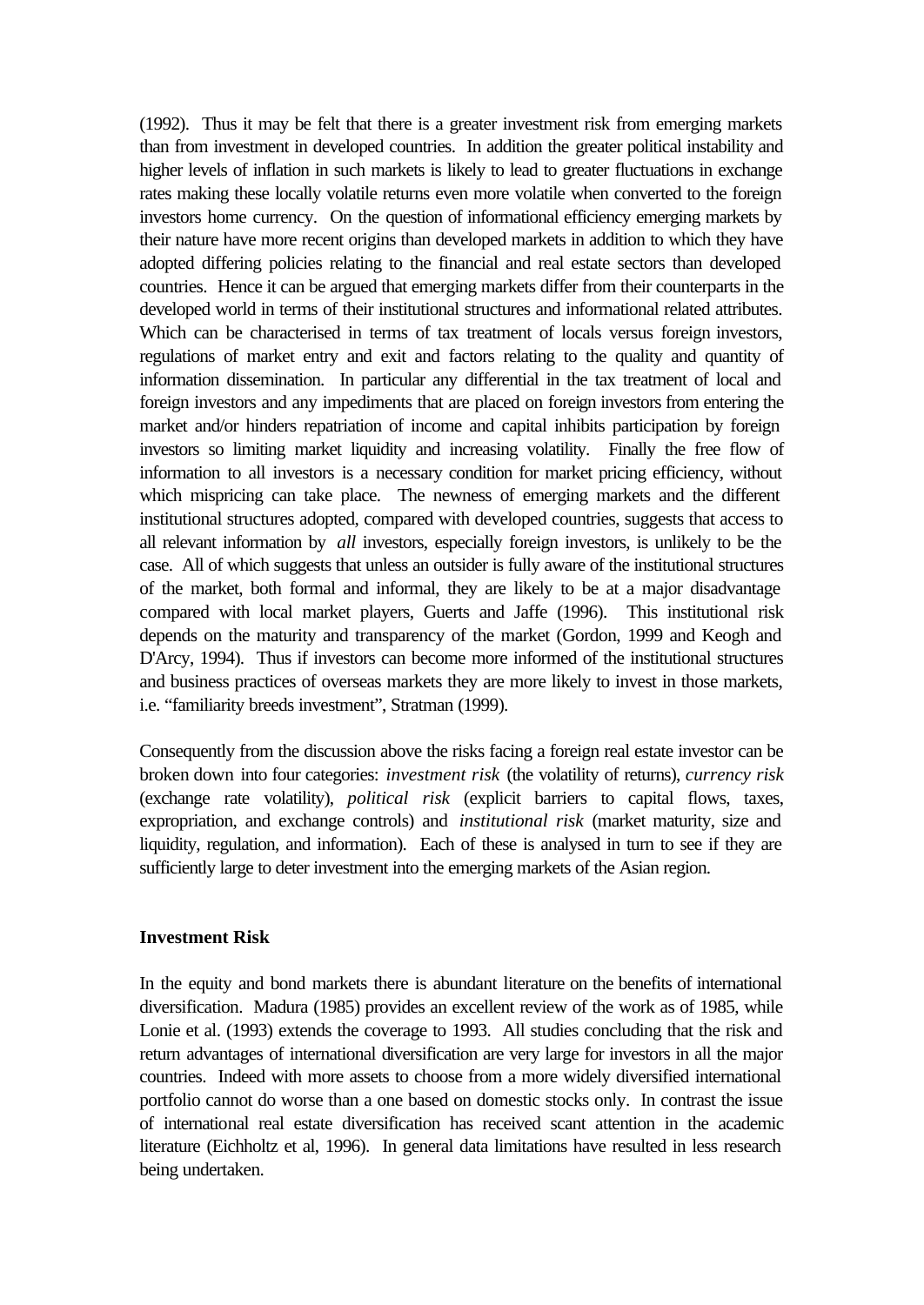As it is felt that investment in merging markets is more risky than investment in developed markets it could be argued that this alone will deter investors. Indeed Lim (2000) finds that UK investors are much more risk averse than their Asian counterparts. Consequently the greater perceived risk of investing in the countries of Southeast Asia would seem to be the main reason for avoiding the area. This perception can be questioned on at least two counts.

First, modern portfolio theory (MPT) tells us that investors should focus on the expected return and risk of their portfolio as a whole rather than on the return and risk of each asset in isolation. In other words individual risks are not of consequence because they can be diversified away at the portfolio level. Indeed although the issue of international real estate diversification has received limited attention in the academic literature (Eichholtz et. al, 1996) even though the globalisation of financial markets has a particular significance for international property investment. The few studies that have examined clearly show that the risk and return advantages of international diversification are very large for investors (see Lizieri et al, 1998 and D'Arcy and Lee, 1997). The research undertaken in securitised property markets has generally tended to support the benefits of risk reduction through an international real estate portfolio (Giliberto, 1990, Asabere et al, 1991, Eichholtz and Lie, 1995 and Case, et al, 1997). These results are confirmed when using data from the direct property market (Del Casino, 1986, Sweeney, 1989, Gordon, 1991, Wurtzebach, 1991 and D'Arcy and Lee 1998). Furthermore, the one study that that has examined the benefits of including the emerging markets in a global portfolio, albeit with securitised property data, finds that including at least some investment in emerging markets would have reduced the risks associated with developed country portfolios. While Eichholtz et al (1996) finds that the existence of continental factors in determining property market returns means that emerging markets are a source of diversification benefit to both American and European investors. Secondly, the tendency to lump emerging markets as a homogeneous group is a mistake. The work by Eichholtz and Lie (1995) Eichholtz et al (1998a) on securitised property shows that additional diversification benefits accrue to investors within the region. Indeed the following data on the direct property market confirms this view.

In order to investigate the risk/return performance from investing in the Asia-Pacific region in comparison with markets in the US and Europe the annual total returns from investing in the Office market of the capital (main) cities of the UK, USA, Europe and Asia-Pacific region over the period 1985-1997 were extracted from the ONCOR database. The appreciation figures, however, are not based on appraisals, but upon changes in capitalised asking rents. The use of asking rents may make it difficult to identify sharp declines in commercial real estate markets, since effective rents typically lead asking rents in declining markets. The rental figures used are net of service charges and local taxes. In calculating returns no adjustment was made for exchange rates between countries. The rational for not expressing returns in a common currency is to segregate the local market risk from currency risk for a number of reasons. First it is well known that these two risks are not additive and that expressing the various local market portfolio returns in a common currency will have an adverse impact on their conditional mean and volatility measures. Second the correlation coefficient between a set of local market portfolios is typically smaller when a currency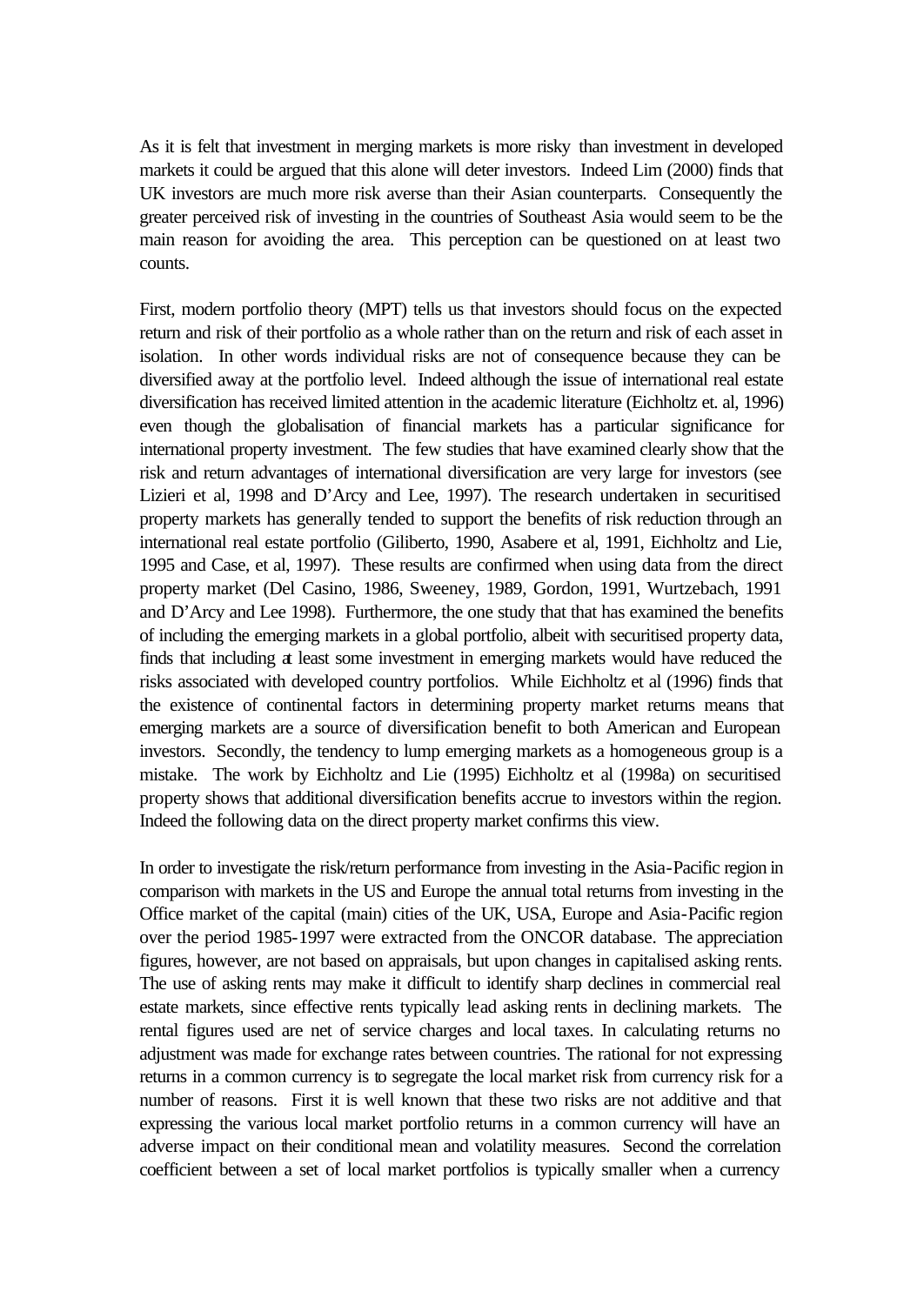factor is added in their returns. Studies, therefore, which use common currencies, have great difficulty in dissociating these two risks. Thus caution is needed to interpret the results of such an analysis, if based in a common currency, as the result of such studies can be misleading, Engle and Susmel (1993). Therefore the case for investment in the Asia-Pacific region needs to be examined in isolation from exchange rate movements.

|                             | Averag        | <b>SD</b>     | <b>Correlation</b> |            |
|-----------------------------|---------------|---------------|--------------------|------------|
|                             | e             |               |                    |            |
|                             | $\frac{0}{0}$ | $\frac{0}{0}$ | UK                 | <b>USA</b> |
| UK                          | 10.52         | 22.99         | 1.000              | 0.076      |
| <b>USA</b>                  | 2.18          | 8.19          | 0.076              | 1.000      |
| <b>European Core</b>        |               |               |                    |            |
| Belgium                     | 13.12         | 14.45         | 0.368              | 0.190      |
| Denmark                     | 4.14          | 14.68         | 0.121              | $-0.502$   |
| France                      | 9.42          | 18.68         | 0.431              | 0.329      |
| Germany                     | 8.37          | 13.87         | 0.147              | $-0.343$   |
| Holland                     | 9.43          | 10.84         | 0.286              | 0.062      |
| Asia-Pacific                |               |               |                    |            |
| Australia                   | 15.34         | 23.26         | 0.754              | 0.079      |
| Hong Kong                   | 38.26         | 34.35         | 0.383              | $-0.380$   |
| Malaysia                    | 22.99         | 53.14         | $-0.364$           | $-0.294$   |
| Singapore                   | 26.06         | 45.29         | $-0.134$           | $-0.066$   |
| Taiwan                      | 40.06         | 54.78         | 0.138              | 0.001      |
| <b>Average</b>              |               |               |                    |            |
| <b>European Core</b>        | 8.89          | 14.51         | 0.271              | $-0.053$   |
| <b>Asia-Pacific Average</b> | 28.54         | 42.17         | 0.156              | $-0.132$   |

## **Table 1: The Risks and Returns of Investing in the UK, USA, Europe and Asian Emerging Markets 1985-1997**

Source: ONCOR

Table 1 shows that an institutional investor in the UK and especially the ones in the USA would have achieved much higher returns from investing in the emerging markets of Europe and Asia-Pacific. Indeed surveys show that increased expected returns is the main motivation for investment in Southeast Asia, Lim (2000). Naturally such an increased return would also be accompanied by increased risk (standard deviation) on an individual country basis. However, Table 1 also shows that the correlation between the UK and the US with the emerging markets of Asia was on average much lower than that with Europe. In addition the average intra-regional correlation within Europe was 0.236, and that within Asia 0.169. In other words the Asia-Pacific region not only offers greater returns to UK and US investors but shows greater intra-regional diversification benefits than Europe.

This evidence on the benefits of international investment into emerging markets once more lends support to the arguments in favour of international diversification: lower portfolio risk arising from low correlation across countries and higher returns arising from faster-growing economies. However even this strong case for international diversification into emerging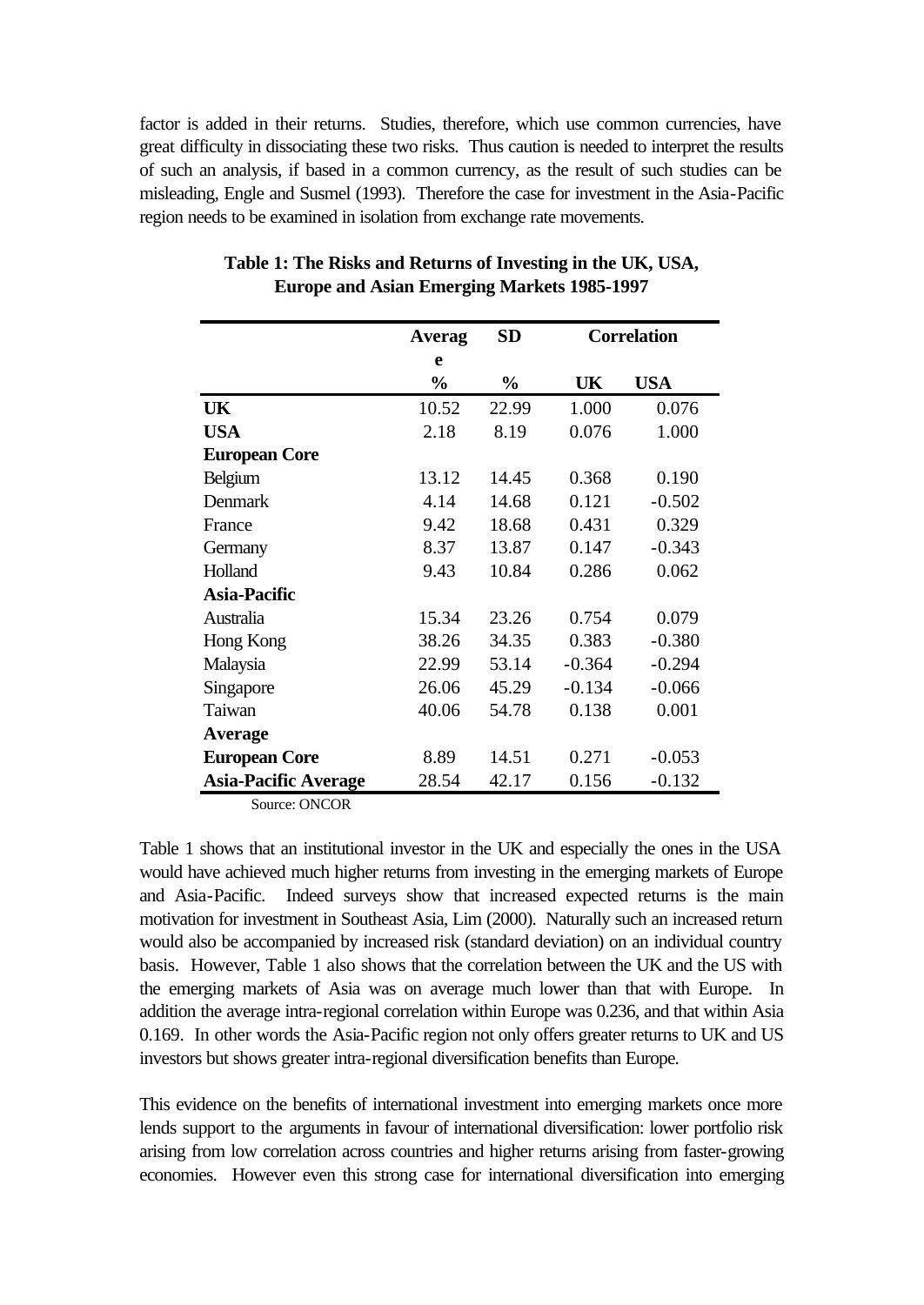markets seems to be insufficient to convince investors to invest in these markets. Thus the lack of investment must be the related to the addition risks investors perceive as important when investing overseas.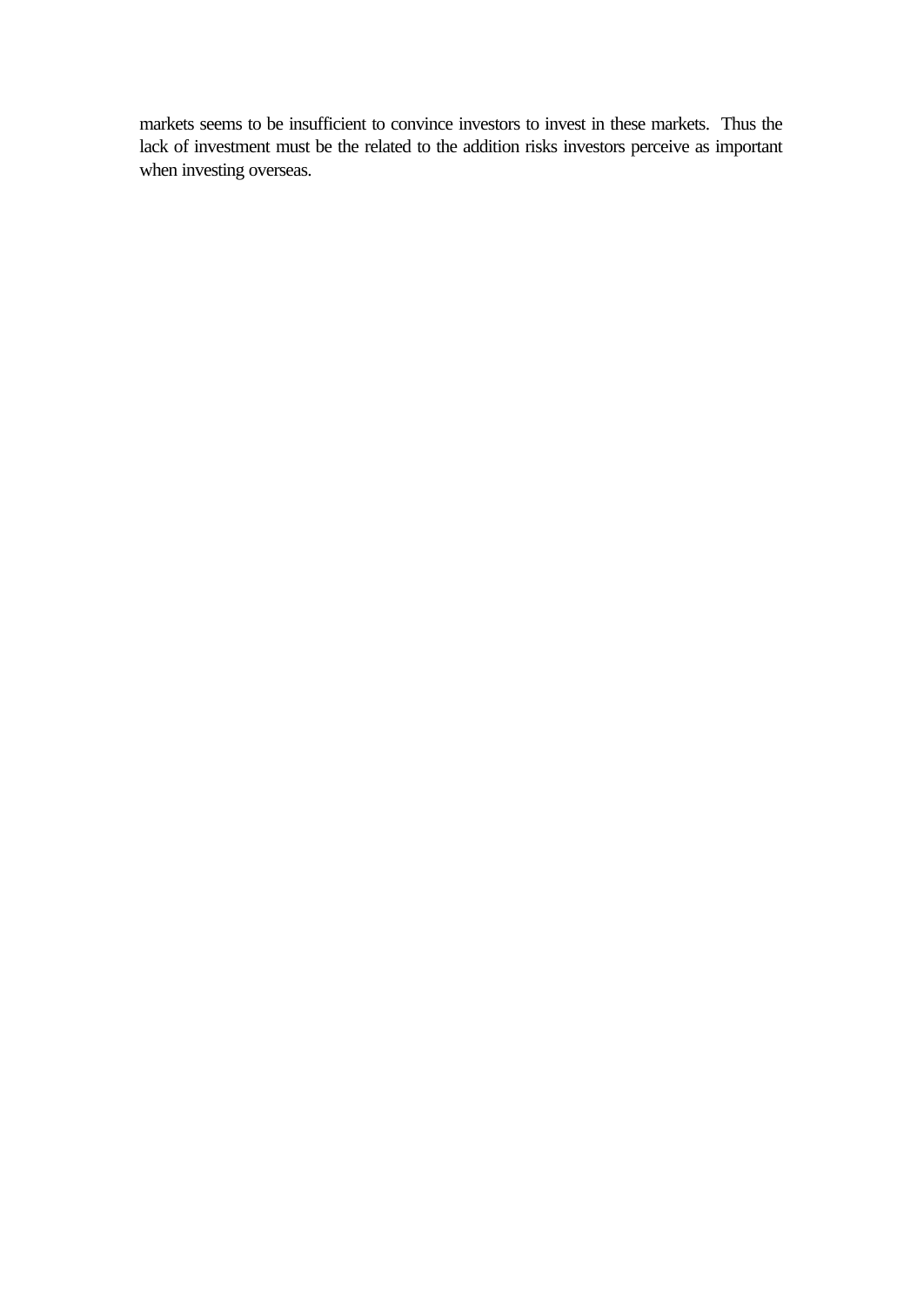#### **Currency Risk**

Investment overseas is a "two edged sword". In that while investors may reap the benefits of increased returns at lower portfolio risk when they venture overseas, such investors suddenly find themselves exposed to a relatively new type of risk, currency risk. Consequently Madura (1992) indicates that because overseas investors are more affected by exchange rate variations relative to domestic investors, they may have riskier returns. While Eun and Resnick (1988) note, fluctuating exchange rates may mitigate the gains from diversification. Thus what is the impact of currency exposure on investment returns?

#### *What is Currency Risk?*

As explained in Eun and Resnick (1988) the domestic market return  $R_{id}$ , from an unhedged investment in the *ith* foreign market is given by

$$
(1 + R_{id}) = (1 + R_i)(1 + e_i)
$$
 (1)

Which can be written as:

$$
R_{id} = R_i + e_i + R_i e_i \tag{2}
$$

Where  $R_i$  is the return of property in the local foreign currency and  $e_i$  is the rate of appreciation (depreciation) of the local currency against the domestic investors currency. The last term of this equation will generally be smaller than the first two, since it equals their product, and both are generally less than one. Thus equation (2) can be restated as an approximation:

$$
R_{id} = R_i + e_i \tag{3}
$$

It can now be seen that the return on a foreign investment  $(R_{id})$  can be decomposed into two parts representing the local market return of the investment (Ri) in the *ith* country and the return on the foreign exchange rate  $(e_i)$ . Thus if  $e_i$  is negative and greater than R<sub>i</sub> the home base return will be negative! In contrast if  $e_i$  is positive and greater than the local foreignbased asset returns, which could be negative, the investors home based returns can be positive! In other words the rate of return faced by an investor from a foreign-based investment can be significantly increased (decreased) by the appreciation (depreciation) of the foreign countries exchange rate compared with the investors domestic currency.

By the same reasoning the risk (standard deviation) of the foreign currency based investment returns is given by:

$$
\sigma_{\rm id} = \sqrt{\sigma_{\rm i}^2 + \sigma_{\rm e}^2 + 2\sigma_{\rm i}\sigma_{\rm e}\rho_{\rm i,e}}
$$
(4)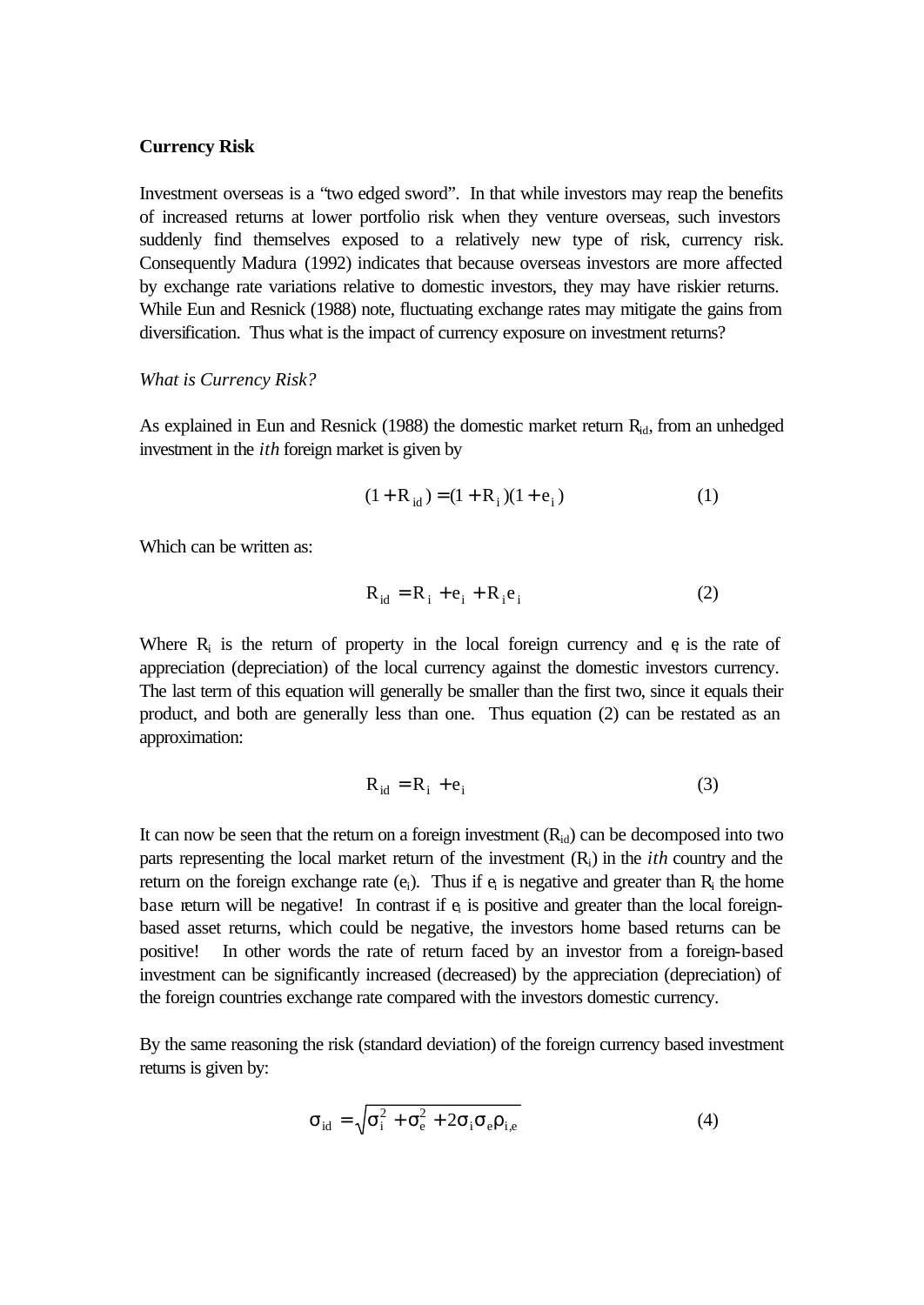where:  $\sigma_i$  is the individual risk of the property investment in the *ith* country,  $\sigma_e$  is standard deviation of the *ith* countries exchange rate relation to the investors home base currency and ρie is the correlation of the *ith* countries property returns with the exchange rate. Thus equation (4) reveals that the smaller the correlation between the returns on a foreign currency and the returns on a foreign investment, the smaller will be the foreign investment risk. Indeed if  $\rho_{ie}$  is negative an investor who ventures overseas could be holding an investment in a 'risky' foreign country that displays little or no risk when converted back into his home base currency. Consequently the impact of currency risk can be easily exaggerated. Indeed currency returns can offer enhanced foreign market returns as equally eliminate them. In other words exchange rate adjusted returns are equally likely to be increased as well as reduced by the impact of exchange rate changes. While the increased risk faced by investors in foreign country assets need be only marginally greater than that of the local country returns, so long as the correlation between the local foreign market returns and the exchange rate is low or even negative. Furthermore investors have at their disposal a number of money market instruments with which they can hedge currency fluctuations. However, given the long term holding periods of real estate investment and the cost of hedging using traditional methods the difficulties of applying hedging techniques are problematical, see Worzala (1995), Worzala, et al (1997), Worzala and Newell (1997) and Lizieri, et al (1998) for reviews.

## *Should Investors Hedge Currency Risk?*

Gastineau (1995) argues that given the success of currency derivative funds and overlay managers there are apparently possibilities to add value through active currency management. According currency management could be a source of portfolio risk reduction and/or return enhancement. Indeed Perold and Shulman (1988) show that based on theoretical assumptions, hedging currencies can generate non-zero returns, especially in the short run. The authors then show that not only does investing internationally leads to risk reduction; fully hedging currency exposure leads to *additional risk reduction* while maintaining the return profile. In other words investors are faced with a "free lunch" from hedging currency risk. From their perspective, this is the main attractiveness for hedging currency exposure.

In contrast Froot (1993) argues that long-term exposure to currency movements, for example by employing forward rate agreements, generate zero returns. Using 200 years of data Froot finds that in the short run, following the work done by Perold and Shulman, hedging (fully) reduces volatility. However, if the holding period of an Equities portfolio exceeds five years, a fully hedged portfolio exhibits a larger volatility than an unhedged portfolio. In the case of a Bond portfolio the crossover point is on average eight years. In other words (partially) hedging currency exposure is a waste of transaction, management, administrative and opportunity costs. Given that investors often see Real Estate investment as a hybrid Equity/Bond security this would suggest that the cross over point of property investment is about six years. In other words if investors holding period is about six years currency hedging is not only of little use but actually detrimental. Froot attributes this result to the tendency that exchange rates exhibit mean reversion characteristics due to the equilibrating force of Purchasing Power Parity (PPP). Thus if exchange rates mean revert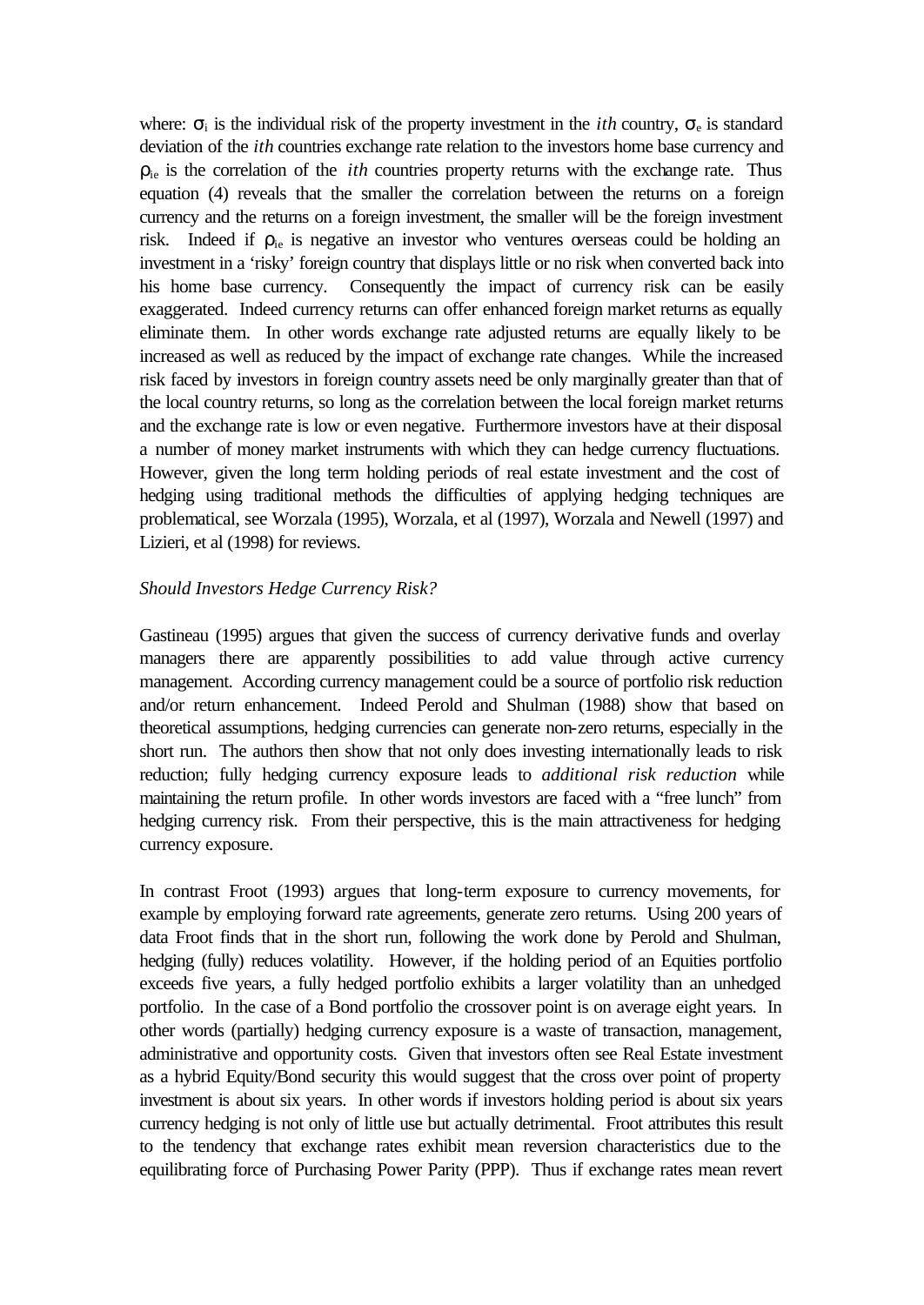they can have no added value to the risk profiles of the portfolios of long term investors. However, in a floating exchange rate regime, where PPP does not hold perfectly, an overseas investor faces exchange rate risk (Solnik, 1974). Nonetheless Froot concludes that in the long run exchange rates are more or less stable. Consequently the minimumvariance hedge (using derivatives) cannot reduce volatility below that of an unhedged portfolio over long run investment horizons. Furthermore Gardner and Stone (1995) and Jorian (1985) both argue that the input estimates used to come to an optimal hedge ratio strategy will result in substantial estimation errors. Thus if investors have a low to moderate risk tolerance, the use of the hedge ratio probably won't have any meaningful added value.

In contrast Filatov and Rappoport (1992) in a study on international bond investing covering the period 1980-1989 have shown that a fully hedged position on the part of British, Japanese and German investors would have lead to *additional risk* in the portfolio. However, the period involved, the base currency and the fact that these premiums are nonstationary can explain these results. Indeed within the real estate market the work of Ziobrowski and Ziobrowski (1993), Addae-Dapaah and Choo (1996) and Worzala (1995), all find that although currency derivatives provided a limit to the magnitude of downside losses over relatively short periods (one year), their effectiveness was lost over the typically longer holding periods of real estate investment. Moreover the periodic costs of hedging easy offset the gains. Thus when short-term volatility is not an issue for an investor, they should not hedge currencies as this will only result in increased costs and therefore reduce the return potential of an investment portfolio.

Nonetheless Perold and Shulman (1988) argue that the performance of international investors should be measured in local currencies (fully hedged) and every decision to have a different exposure than the base currency is an active investment decision. In other words currency decisions can affect performance and so should be accounted for in assessing the success of fund managers investment decisions. Indeed this argument is adopted in performance presentation standards by AIMR, the US financial analyst organisation. Thus if fund managers deviate from the standard they have to inform investors as to the benchmarks they are using. This implies investors are aware of the importance of currency risk can have on the overall risk of a portfolio and so it needs to be accounted for in evaluating the fund's overall performance. However, the perceived importance of currency risk to institutional real estate investors is not uniform. For example, Worzala (1994) reports that only 44% of the UK, Dutch and German institutions sampled perceived currency fluctuations as an important variable in the international investment decision. Although this may be due to the preference of European investors to concentrate their overseas investments in the other countries of Europe or the developed markets such as the US and Australia, where currency risk may be felt to be of only a minor impact. Similarly McAllister (1999) finds that British institutions rank currency risk fourth in a possible list of eight potential problems associated with overseas investment. In contrast similar surveys based on Asian investors found that the respondents are much more concerned with exchange rate risk than investors in Europe, Worzala and Newell (1997) and Lim (2000). In other words although currency fluctuations are not perceived as the primary concern of investors when considering international diversification (except by Asian investors), it appears to play a minor role.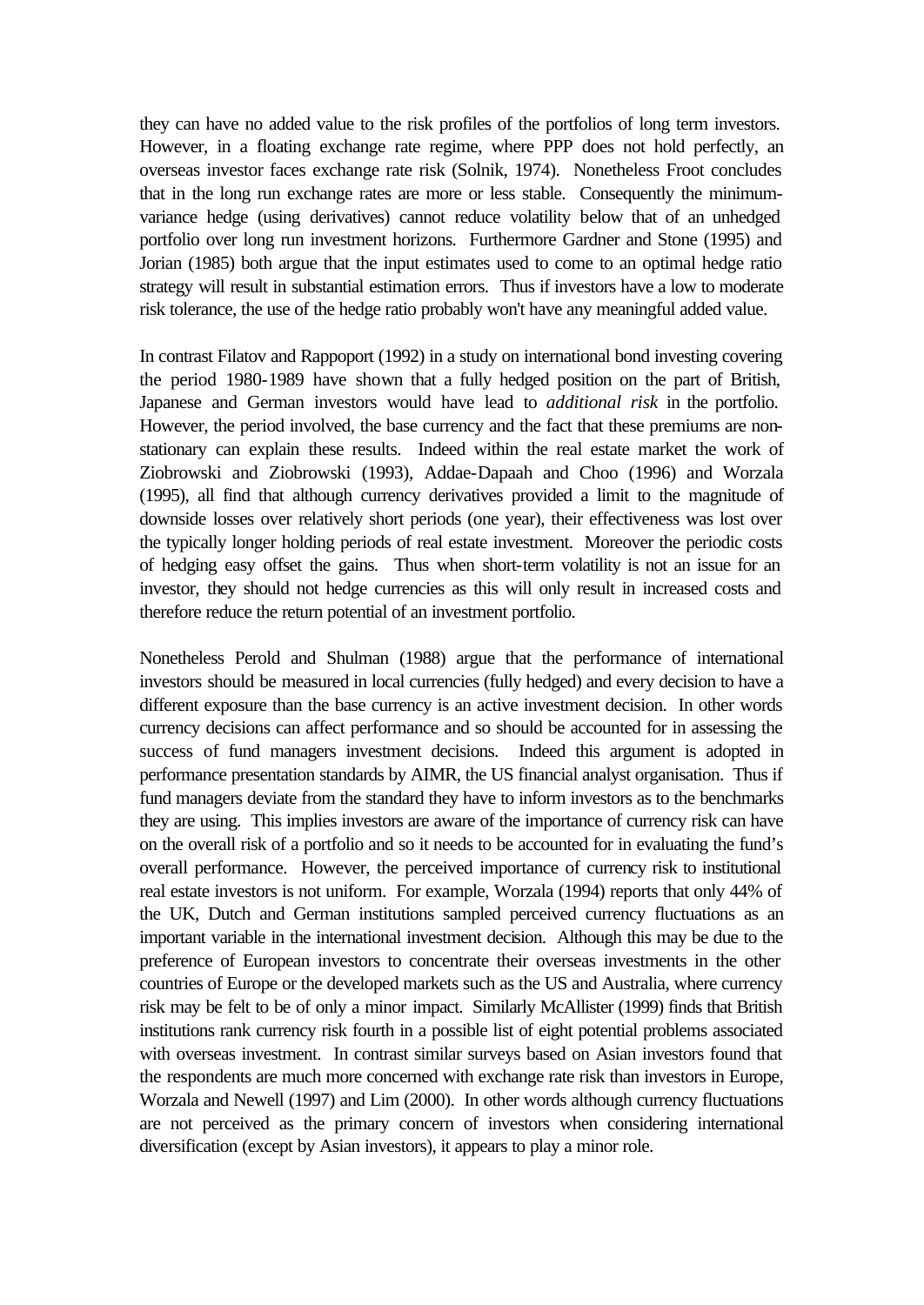Even in the Asian market the actual impact of currency risk is apparently small and insignificant. Addae-Dapaah, and Yong (1998) in a study of currency risk on office investment within the Asian region find that for a single country investment. exchange rate risk can be substantial. Nonetheless the impact was statistically insignificant, consistent with the findings of Ratcliffe (1994), Ziobrowski and Curico (1991) and Worzala (1995). In other words when the impact of currency risk is considered in a portfolio context the authors found that the potential diversification benefits from international investment outweigh the supposed ravages of currency risk. Thus an investor with a fully diversified portfolio should not be overly concerned with currency risk. Supporting the conclusions of Solnik (1996) that exchange rate risks have never been a major component in a diversified portfolio over a long period of time. Indeed Sweeney (1989) considers the additional risk of exchange rates to real estate investment to be minimal. Whist Solnik and Odier (1993) and Drummen and Zimmermann (1992) find that the currency risks are only a minor determinant of European stock return variances. Thus a review of the academic work on the question as to whether investors should hedge or not their currency exposure shows that a simple solution is not obvious.

### *Should Currency Risk Play a Role in the Investment Decision?*

However, is currency risk management the function of the real estate fund manager? In other words is the allocation decision to invest in certain countries an integrated or a separated process incorporating both the asset and currency implications of international investment? The answer to this question highlights a difference between practice and academia. To the academic international investment is usually viewed as an integrated process. Where the decision as to what assets to hold is entwined with the currency implications of such decisions. In contrast practitioners look upon country allocation and the embedded exposure to currency movements from a separated perspective. For example, many multinational firms use a currency overlay approach when considering their investment overseas, Meijer (1996). In other words foreign currency exposure is treated as a separate asset from the actual invest and is managed by a separate specialist team (Giddy, 1994).

In summary, movements in foreign exchange rates occur so as to achieve equilibrium position between countries in terms of inflation and interest rate differentials, and as a results create a neutral effect on investment in the long run. Unfortunately it seems that currencies can have a substantial impact on real estate investment returns, in the short and medium term, making the management of exchange rate during these periods vital to the immediate future heath of the investor. However, currency risks can be overstated, for a number of reasons. First, for long term investors there is a zero correlation between real estate returns and exchange rates in nominal terms means that foreign investors are not necessarily at greater risk than domestic investors. Secondly, long tem investors are more concerned with the real rather than nominal returns from their investments. The resulting inflation adjustment will reduce the impact of exchange risk, given the purchasing power parity (PPP) relationship. In other words PPP neutralises exchange risk for long-term investors. Thirdly, currency risk can be hedged through a number of money market instruments. Fourth, real estate typically represents a minor proportion of the mixed-asset portfolio to long term investors, insurance companies and pension funds, the impact of exchange rate risk on the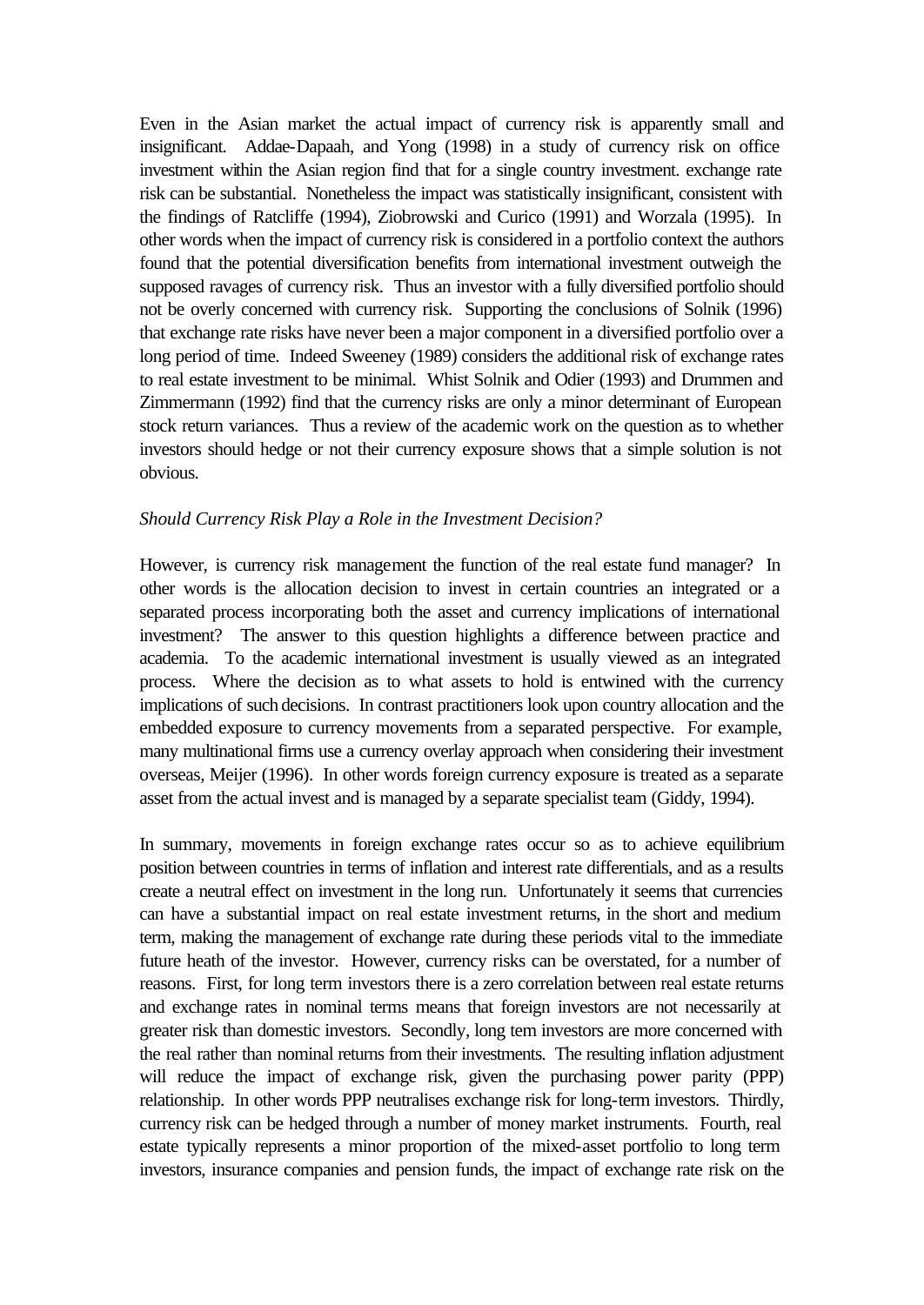real estate portfolio as little or no impact at the mixed-asset level. Finally there is the question as to whether or not currencies should be regarded as a separate function from the asset investment decision. That is the should the decision to invest in a particular real estate market be made on the basis of local market conditions rather than the currency position of the fund. In the main fund mangers see the allocation and the currency consequences as two separate decisions; see D'Arcy and Lee (1998). In other words real estate manager's focus on returns in local currencies to make country allocation decisions and then let a currency manager decide whether the investment should be hedged, what proportion to hedge and how to hedge the currency risk. Consequently the impact of currency risk on investment decision to purchase in Asia's emerging real estate markets should not be a deterrent to long-term investors. Nonetheless the presence of currency fluctuations adds an additional dimension of uncertainty to the investment decision, which many investors may prefer to avoid.

## **Political Risk**

Political risk is often defined as the risk of adverse consequences arising from unexpected political events (e.g., Root, 1972 and Kobrin, 1979). This definition is useful because it is the unexpected nature of the event that increases uncertainty and so investment risk. Consequently events that are either expected or easy to anticipate do not constitute political risk. In addition it is the adverse consequences of political risk that detract from investment returns, and hence most concern investors. Consequently political risk arises when a sovereign host government unexpectedly change the "rules of the game" under which businesses operate through intervention in the economy. Such intervention may take many forms, including explicit barriers to capital flows, taxes, exchange controls and outright expropriation. In addition such interventions are precipitated by exogenous shocks to the economy, such as changes in world demand and trade, and endogenous behaviour in response to internal forces, such as coupe or changes in the ruling party. This has a profound affect on the risk of international investment, as instability in a host country's government, or monetary and fiscal policies results in more uncertain investment returns, Brewer (1993). For example, host governments frequently impose penalties on overseas investors when market conditions deteriorate and so have an adverse effect on investment returns. Penalties typically come in the form of restrictions on the repatriation of dividends and the control of the remittance of funds. Also once the penalties have been imposed on foreign-investors in response to market turmoil they are unlikely to be relaxed until local market conditions improve. Thus as it may be felt that political risks are greater in emerging than developed markets such risks may exert a significant influence on returns. Indeed Diamonte et al (1996) among others find that changes in political risk represent an economically and statistically determinant of returns in emerging markets. Thus Errunza (1983) notes that political risk, particularly in developing markets, could have a great deal of influence on the international portfolio investment decision. Indeed in a survey of Asian and UK property investors "internal political stability" ranked second highest in factors influencing decision-making, Lim (2000).

However, the political sources of risk can also decrease the risk to investing. As exemplified recently in the cases of Korea, Indonesia, and Thailand, where previously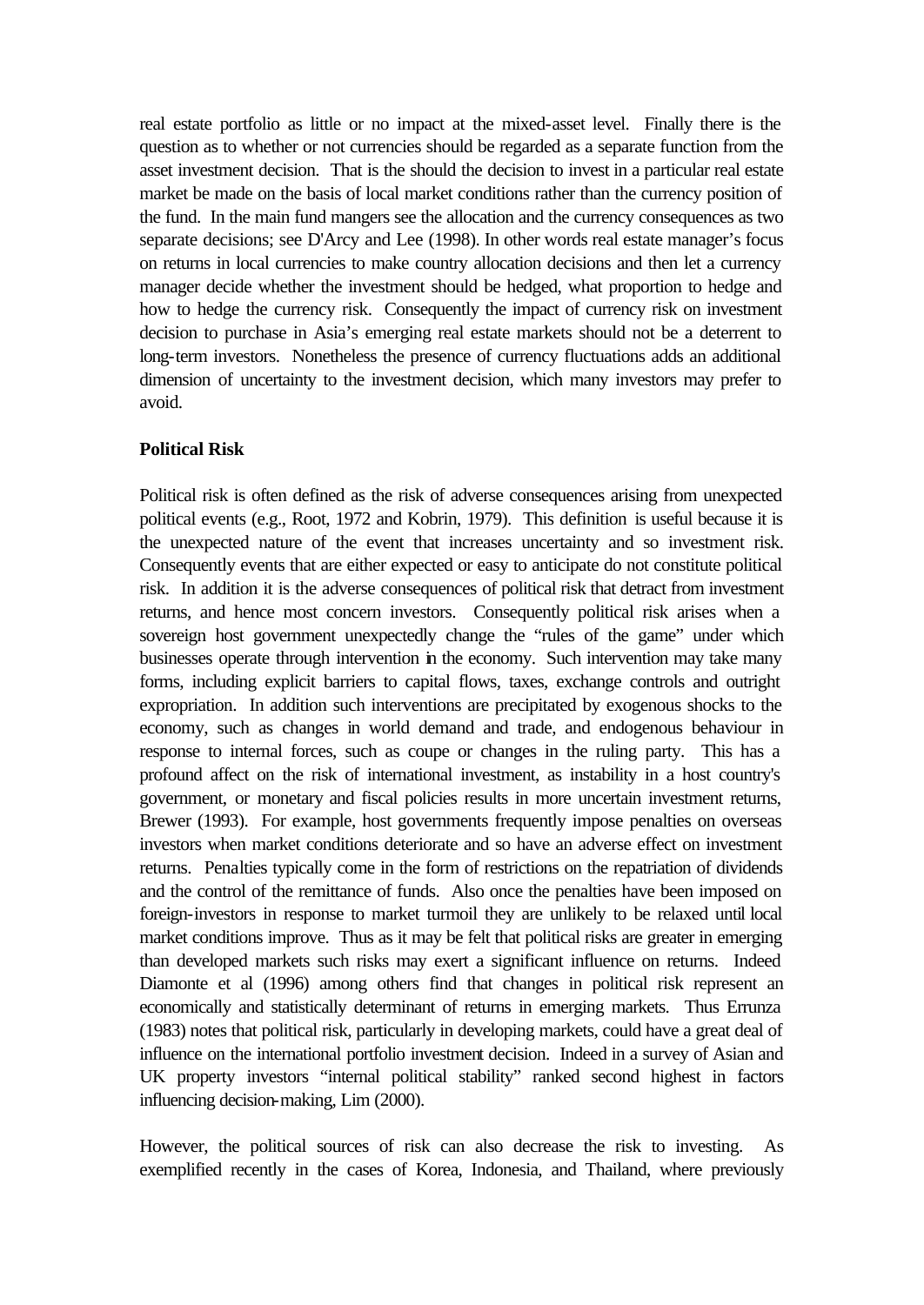closed markets have had to agree to reforms within their markets and relaxation of restrictions and taxes applied to foreign investors as part of the conditions attached the loans from the International Monetary Fund (IMF). Loans needed by such countries to help them weather their currency, real estate and stock market crises. Thus the political consequences of the crises have lead in the case of Korea to the removal of all restrictions on foreign acquisition of land and property. Promoting the government to establish the Korean Real Estate Information Service (KREIS), to provide property market information thus increasing the transparency of the market. While the Korean Asset Management Company has acquired non-performing loans and packaging them to foreign and local investors alike. Thus creating a level playing field for local and foreign real estate investors, Gordon (1999).

Furthermore although political risk is typically associated with the developing world, all international investments, whether in developed or developing countries, face some political risk. Examples in developed countries include the imposition of tax on conversion of British shares to ADRs and exchange controls in France. Also the increased political instability, normally associated with less developed countries, need not translate into political risk. Indeed, although the consequences of instability are usually adverse, such risks also can provide a number of profitable opportunities.

In addition if political risk is diversifiable, then it will not affect investors' required returns even though it may affect expected returns. In contrast, if many or all investors share political risk, then required returns will reflect these systematic, non-diversifiable risks, and political risk will be compensated for in high returns. The question becomes one then of whether political risk is priced in the domestic market and so impounded in the returns expected by foreign investors and/or whether political risk can be diversified in an international portfolio. To see if this is the case we focus on two forms of political risk; expropriation the most severe form and exchange controls the most frequently encountered.

The most severe form of adverse political risk is expropriation, the forced divestment of equity ownership of a foreign direct investor. Further although as suggested above political risk is not restricted to developing countries, the incidence of expropriation since the Second World War has been largely a less developed country phenomenon. Hence it deserves special consideration when considering investment in emerging markets. In particular since expropriation risk weighs on only the foreign investor, then, regardless of the structure of world capital markets, local real estate would not appropriately reflect such risk. Furthermore although such expropriation is triggered by domestic considerations, it could be argued that such risks could be largely diversified away in a well-diversified portfolio. However, most real estate portfolios are unlikely to be well diversified internationally. Consequently such a risk is unlikely to be fully eliminated. Nonetheless expropriation is usually a phenomenon faced by multinational companies, rather than portfolio investors, and is becoming less common over time, Minor (1994). Indeed given the move to more market oriented economic systems, albeit in varying degrees and forms, and the concomitant commitment to privatisation, among less developed countries, in a number of cases expropriated foreign investors have been invited back, in some cases to re-purchase their former investments. In other words not only as expropriation largely ended, in some countries it is being reversed. Therefore the probability of expropriation of real estate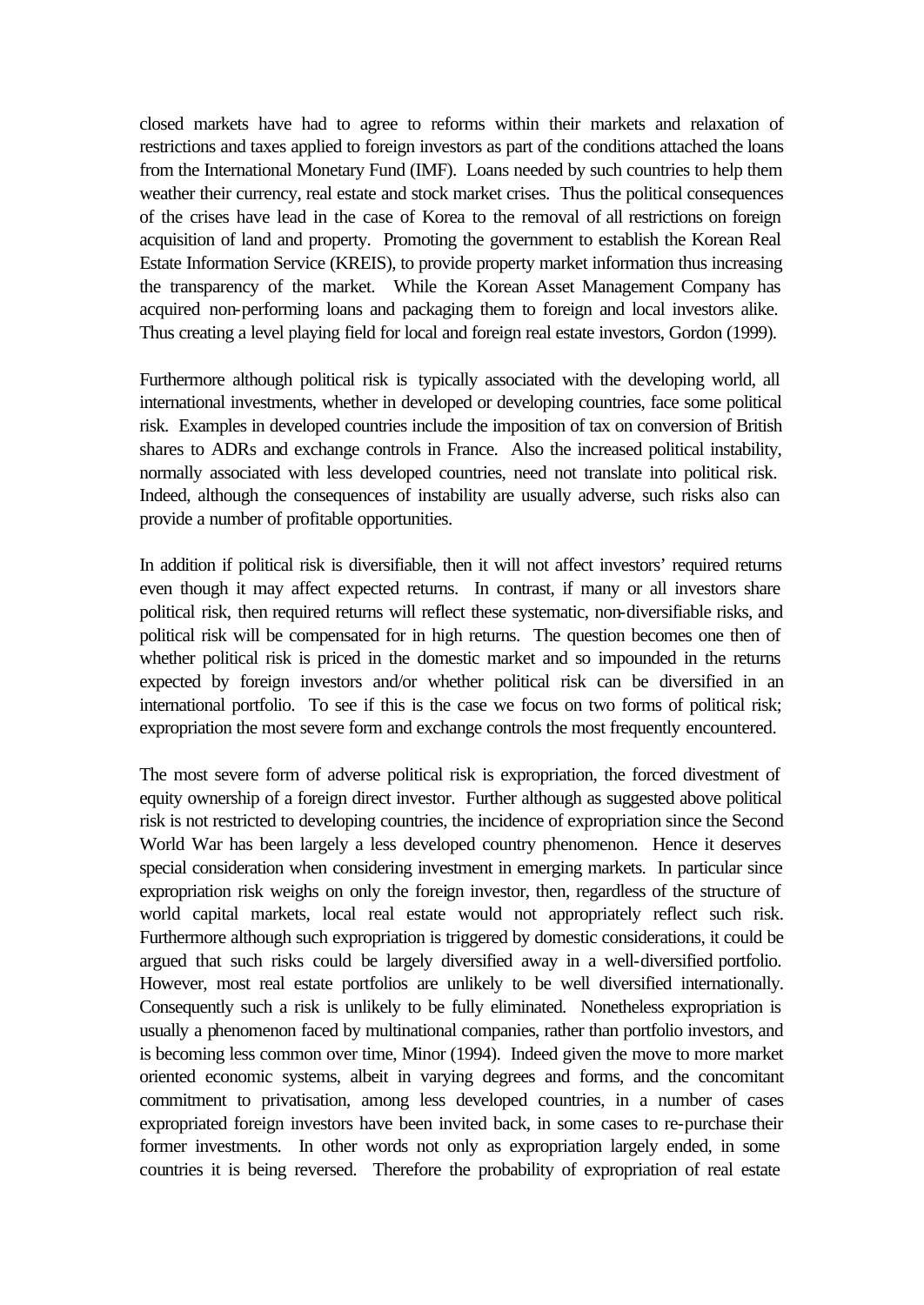investment is probably too small to be quantified. Consequently the expected loss due to the prospect of expropriation is unlikely to weigh heavily in the decision-making processes of the foreign real estate investor.

In contrast to expropriation, host governments in both developed and developing countries have frequently used exchange controls. Broadly defined, exchange control risk includes currency inconvertibility; multiple exchange rates; limits on the ownership of equity and debt; and the blockage of fund repatriation. Again as in the case of expropriation the risk of exchange controls is borne primarily by foreign investors, consequently the real estate returns in the domestic market would not appropriately reflect such risk. Also, controls are more likely to be triggered by world economic shocks rather than by endogenous factors, which means these controls would carry significant impact on even a well-diversified international portfolio. Thus because exchange controls weigh primarily on foreign investors and are more prevalent, they are more likely to be a barrier to international investment into the less politically safe countries of the world.

Therefore what are the political risks in the emerging markets of the Asian region? In order to answer this question requires rating the exchange control riskiness of each of the country, as it is this risk that is most likely to deter foreign investment by real estate investors, Aliber (1973) and Haendel et al. (1975). A number of measures of political risk exist see Erb et al (1996). One particularly useful source in this case is the political risk ratings of Political Risk Services (PRS). This is because one of the risk measures used by PRS is the uncertainty of future capital exchange controls, the key political risk facing international portfolio investors' and so the one that needs the most consideration. Specifically, this category refers to the risk from financial transfer, non-convertibility from the local currency to the desired foreign currency, and the transfer of foreign currency out of country. The measure is based on an assessment that: (1) restrictions on repatriation of profits or capital, exchange controls, (2) payment delays facing exporters to that country, (3) policy related to fiscal and monetary expansion and (4) governmental foreign borrowing will be imposed over the next eighteen months. Based on these calculations countries are then rated according to a scale ranging from A+ for the least risky to D- for the most risky. PRS provides the following description of each letter category:

- **A Countries:** No exchange controls, repatriation restrictions, or other barriers to financial transfer, and little likelihood that controls will increase in the forecast period.
- **B. Countries:** Modest or sporadic delays in financial transfers; a reasonable chance that delays will be high in the forecast period.
- **C. Countries:** Modest to heavy delays and even blockage of financial transfer; a reasonable chance that barriers will increase, and little chance that they will decrease within the forecast period.
- **D. Countries:** Heavy exchange controls and long delays for the transfer of currency; little chance that conditions will improve within the forecast period.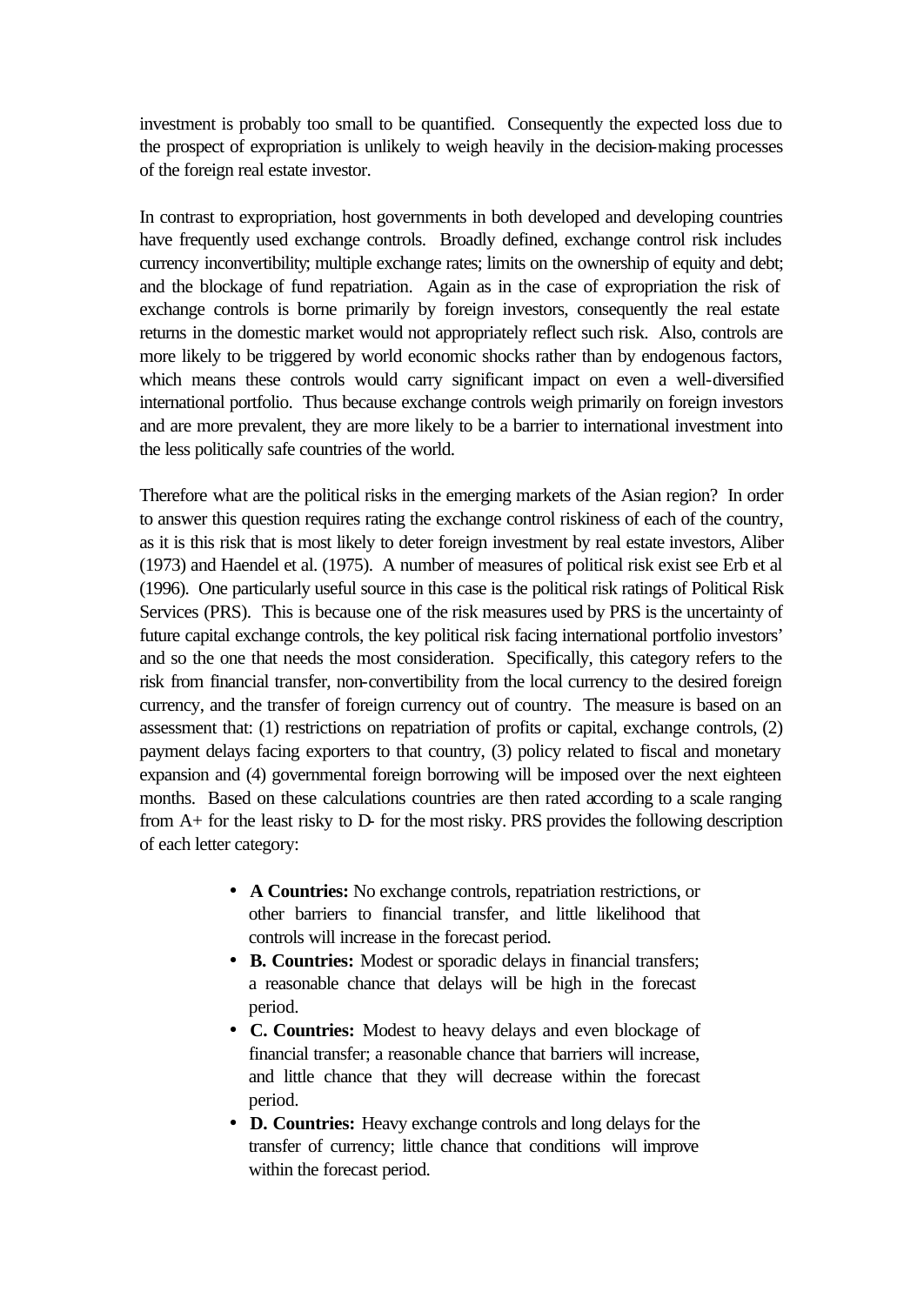Table 2 presents the financial transfer risk ratings for various dates from 1982 to 1998 for 28 selected so called developed and less developed countries. The table displays a number of features of interest. First, as a whole, the perceived political risk of the sampled countries has typically decreased over time. However, political risk, as perceived by PRS, has increased in several countries (for example, India, Italy, and the Philippines). Second, it appears that medium or high political risk is not associated with the developing world. In 1991, some developing markets, such as Hong Kong, Singapore, Portugal and Taiwan, are included in the low or lowest political risk groups (A+ and A) whereas some nondeveloping markets, such as Belgium, France, and Ireland are included in the medium political risk group (particularly at the beginning of the period). This evidence lends support to Errunza and Losq's (1987) contention that political risk is not unique to developing countries and suggests that it would be a mistake to lump together all developing markets as a homogeneous group on the basis of their political risk.

| <b>Country</b> | 1982        | 1985          | 1988          | 1991           | 1998         |
|----------------|-------------|---------------|---------------|----------------|--------------|
| Australia      | A           | $A+$          | A             | $A -$          | $\mathsf{A}$ |
| Belgium        | B           | A-            | $B -$         | $A -$          | $A+$         |
| Canada         | A           | A             | $\mathsf{A}$  | $A -$          | $A -$        |
| China          | N/A         | N/A           | N/A           | N/A            | B            |
| Denmark        | $A -$       | A             | A             | $A+$           | $A+$         |
| France         | B           | B             | $A+$          | $A+$           | A            |
| Germany        | $A+$        | $\mathsf{A}$  | $A+$          | $A -$          | $A+$         |
| Greece         | $B -$       | $\mathcal{C}$ | $\mathcal{C}$ | $B-$           | $B -$        |
| Hong Kong      | N/A         | $A+$          | $A+$          | A              | A            |
| India          | B           | $B+$          | $B -$         | $\overline{C}$ | B            |
| Indonesia      | N/A         | N/A           | N/A           | N/A            | B            |
| Ireland        | $\mathbf B$ | $B+$          | A             | $A -$          | $\mathsf{A}$ |
| Italy          | $A -$       | $B+$          | $B+$          | B              | $A+$         |
| Japan          | $A+$        | A-            | $A+$          | A              | A            |
| Malaysia       | $B+$        | B             | $A -$         | $B+$           | $B+$         |
| Netherlands    | A           | $A+$          | A             | A              | $A+$         |
| New Zealand    | A           | $B+$          | $A -$         | $A+$           | $\mathsf{A}$ |
| Norway         | A           | A             | $A+$          | A              | $A+$         |
| Philippines    | $B-$        | $C -$         | $B-$          | $\mathcal{C}$  | B            |
| Portugal       | N/A         | N/A           | N/A           | N/A            | A            |
| Singapore      | $A+$        | A             | A             | $A+$           | $A+$         |
| South Korea    | $B+$        | $C+$          | $A -$         | $B+$           | $B+$         |
| Spain          | B           | A-            | $A -$         | A              | $A+$         |
| Taiwan         | A           | $B+$          | A             | A              | A            |
| Thailand       | $\mathbf B$ | $B-$          | B             | B              | B            |
| UK             | A           | A             | $A+$          | $A+$           | $A+$         |
| <b>USA</b>     | $A+$        | $A+$          | $A+$          | $A -$          | A            |
| Vietnam        | N/A         | N/A           | N/A           | N/A            | $\mathsf{C}$ |

**Table 2: The Financial Risk Transfer of Selected Developed and Less Developed Countries 1982-1998**

In summary investors frequently shun the politically unstable regions of the world in order to avoid political risk. Solnik (1991) argues that political risks of foreign investment might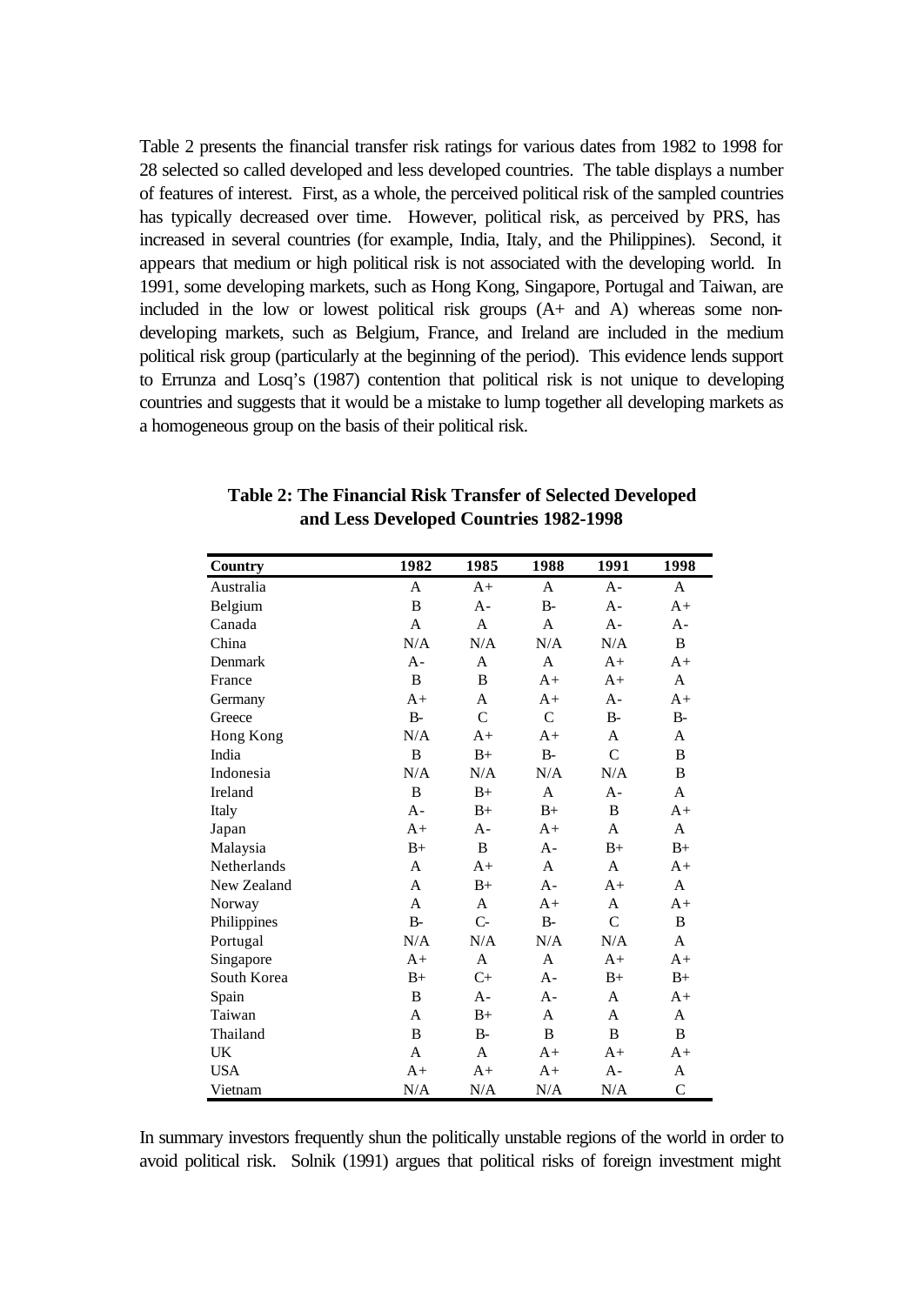dampen the enthusiasm for international diversification, as although the risk is extremely small, the associated potential loss is large. On the other hand, Kobrin (1979) suggest that political risk assessments are often overstated. In addition avoidance of political risk also leads to the loss of profitable opportunities, JLL (1999) and Lim (2000). Thus Errunza and Losq (1987) contend that investors should *not* avoid the politically unstable regions of the world because investments in these markets might provide returns that outweigh the risks. Indeed Cosset and Suret (1996) find that the inclusion of politically risky countries into an international investment portfolio leads to an overall reduction in portfolio risk. While Errunza and Losq (1987) and Lessard (1985) suggest that political risk might even favour foreign investors relative to domestic investors to the extent that these risks are a domestic phenomena that can be diversified internationally. Finally political risk, in the form of exchange controls risk, is not confined to emerging markets. Consequently it is a risk faced by any investor going overseas whether they venture into developed or developing markets. Therefore political risk need not be a major deterrent to international investment into the emerging real estate of the Asian region and its' impact is probably overstated. So what does deter foreign investment?

## **Institutional Risk**

From surveys of investors it appears that the most important factor deterring overseas investment is unfamiliarity with foreign market structures and conventions and other formal regulatory barriers. For example, Worzala (1994) found that 81% of the European institutional investors surveyed saw lack of local market expertise as the major problem affecting international investing. A results confirmed by the surveys of the Investment Property Forum (reported in Baum, 1995**)** and Elliot and Halliday, (1996) both of whom finds the lack of local expertise and information the greatest difficulty to overseas investment. Other factors sighted including different cultural and legal structures and difficulties in identifying and managing real estate in foreign markets, all of which are closely allied to this perceived lack of local market knowledge. Thus lack of local market knowledge adds an additional risk into the investment decision-making that UK institutional investors would wish to avoid. In other words the greatest barrier to international investment in the real estate sector is institutional complexly and the variation in market conduct. In addition considerable differences exist in the characteristics of market participants, i.e. developers, investors and real estate service providers across markets. This has had significant implications for the characteristics, quality and comparability of the market information generated. In addition differences in the obligations of occupation and transactions costs such as lease lengths, their statutory provisions, real estate transfer taxes, brokers fees and non-rent occupancy costs provide another tangible example of differences across and between markets. In particular a diversity of types of real estate investment market exist, ranging from very sophisticated markets like the US and UK to underdeveloped markets of China and Vietnam. These differences reflect amongst other things the stage of development of other asset markets in the country in question, the structure of investing institutions and cultural factors like the prevailing attitude to real estate as an investment. If investment markets are not well developed, then the information base necessary for real estate investment decision making in a particular market may be absent. Consequently Guerts and Jaffe (1996) suggest that this "institutional risk" should be a prime area of concern when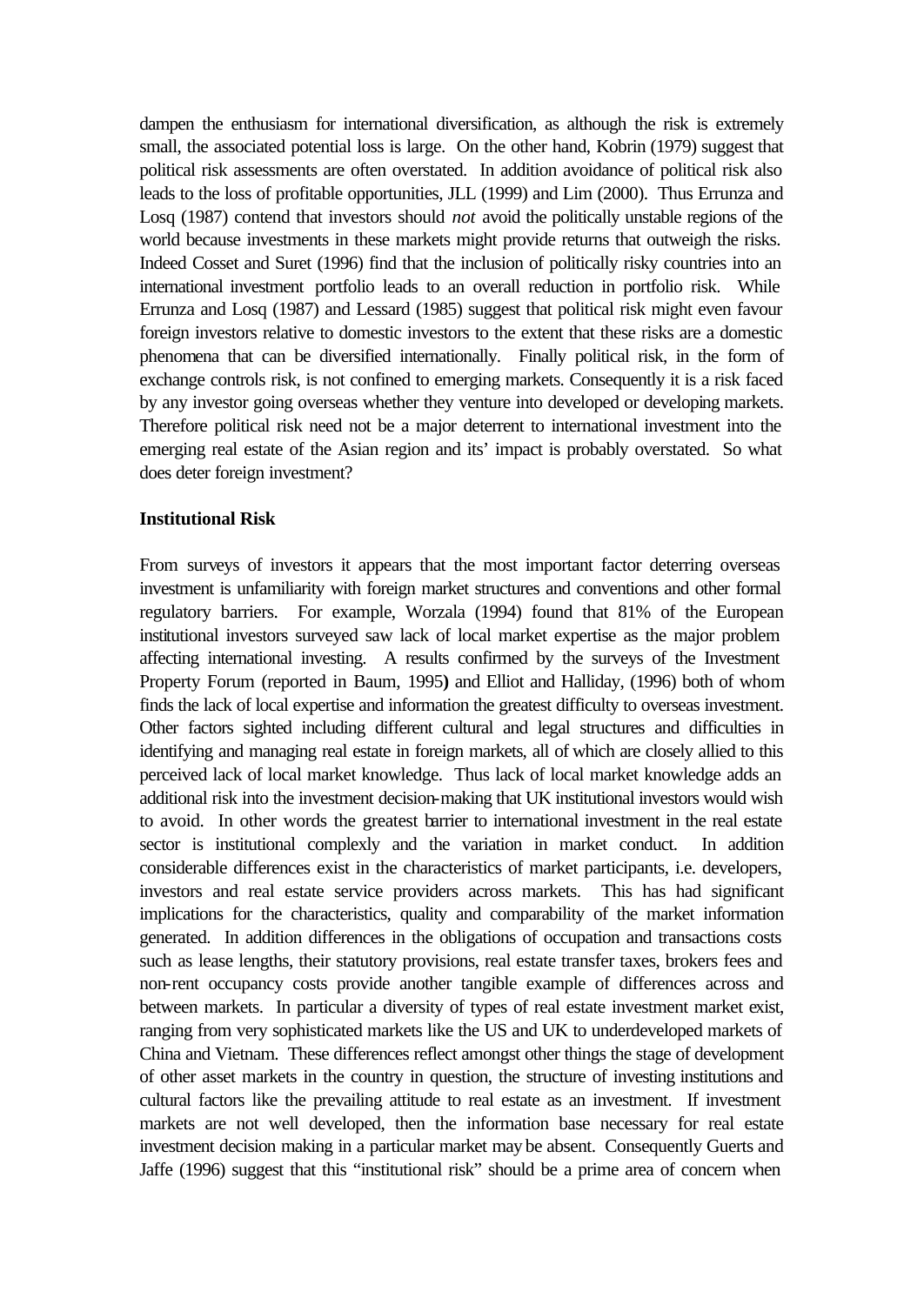contemplating investing into foreign markets, especially into emerging markets where cultural a legal differences will be even more pronounced. Differences that D'Arcy and Keogh (1996) and Guerts and Jaffe (1996) suggest are likely to lead to differing levels of performance. All of which suggests that unless an outsider is fully aware of the institutional structures, both formal and informal, between countries and even for segments within a country such investors are likely to be at a major disadvantage compared with local market players when they wish to enter the market. Indeed there is some evidence that supports the view that local firms perform significantly better than non-domestic investors because of their information advantage. For example, Eichholtz et al (1998b) report that internationally diversified property tend to achieve lower returns than domestic property companies without the compensation of lower risk. The authors arguing that these lower returns reflect the higher information cost faced by foreign investors leading them to either buy overpriced buildings or be unable to identify under priced investments. Thus if investors can become more informed of the institutional structures and business practices of overseas markets they are more likely to invest in those markets, i.e. "familiarity breeds investment", Stratman (1999).

Therefore in order to implement an international diversification strategy investors need reliable information on the performance of such markets, in order to make rational investment decisions, coupled with an understanding of local market trading conditions in order to implement those decisions effectively. Without which investors will avoid such markets, as the uncertainty the lack of transparency induces will increase the risk of investment to such a level that is becomes unacceptably high. A key source of barriers facing the international real estate investor relates to the acquisition of appropriate information about the risk and return characteristics of the markets that they intend to invest in. In particular difficulties arise in the standardisation of property returns in particular, and in the ability to obtain data on rental values or yields across a wide enough spread of cities to have a sample size sufficiently large to be statistically robust. As international markets encompass many different countries with differing administrative, legislative and fiscal regimes, coupled with differing property market conventions and codes of valuation practice (Keogh and D'Arcy, 1994; Adair et al 1996 D'Arcy and Keogh, 1997a), major issues arise regarding the compatibility of property data on a cross-border basis. In other words before international investors venture into the emerging markets of the Asian region the transparency of these countries needs to increase to a relatively high enough level before the market can hope to attract overseas investors. Finally when considering investment into new markets, especially emerging markets an addition risk, which many investors need to consider, is that of corruption. Indeed Roulac and Eachempti (2000) state that corruption is "the single greatest obstacle to economic development" facing countries today. Consequently the question becomes how transparent are the real estate markets of the Asian region relative to the other countries of the world. This can be answered by assessing their level of market maturity, and the amount and availability of information (transparency) and corruption within in each country.

#### *Market Maturity*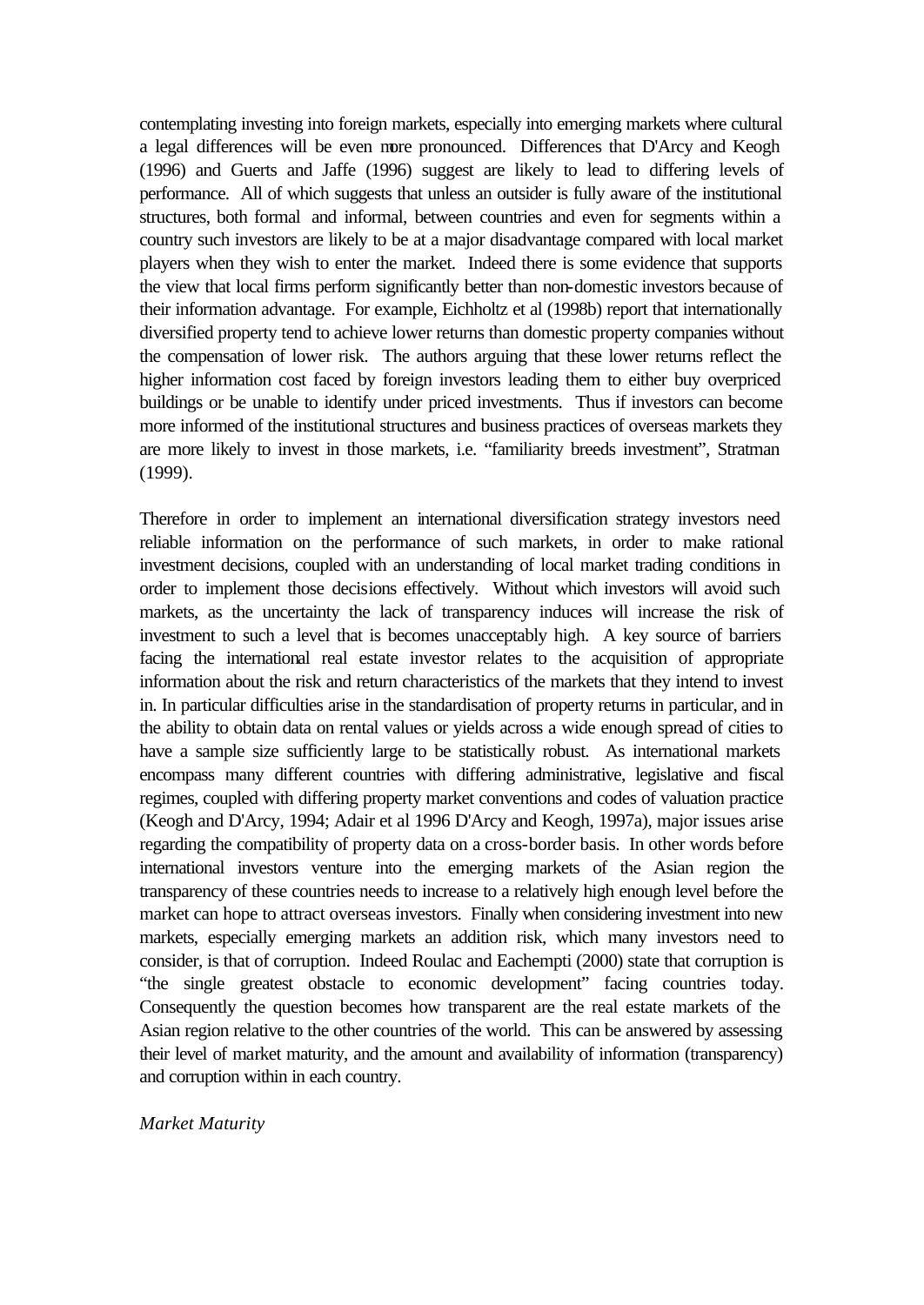The consideration of issues relating to the institutional structure of individual real estate markets in Asia is important because real estate markets perform differently according to their institutional form and structure (D'Arcy and Keogh, 1996). These real estate market institutions mediate pressures for change through a real estate market process that, amongst other things, determines values, allocates space in buildings between competing uses, and stimulates the production of new space through development and redevelopment. This market process involves mechanisms that bring buyers and sellers together, which generate information and signals of market opportunity, which define legal interests in real estate, and which regulate trade in real estate. Market process is not a static concept but rather one that is subject to change in response to institutional changes in the real estate market. Such changes come from a variety of sources reflecting the diversity of institutional influences social, political, economic, and legal - on the real estate market. However, institutional economics suggests that changes in market process will only occur when there are opportunities to reduce the transactions costs associated with use and trade in real estate.

For the purposes of the current paper it is important to highlight the extent of the differences which exist in the various elements of market process between Asian real estate markets. For simplicity the analysis focuses on five features, market actors, obligations of occupation, market openness and flexibility, market specialisation, and information generation and transmission. These are considered to be the most relevant in the context of European real estate portfolio construction. It is also important to highlight the fact that these individual elements of market process are not mutually exclusive of each other but are quite interdependent.

Starting with market actors, considerable differences between Asian markets exist in the characteristics of market participants groups. These differences span developers, investors and real estate service providers alike. This latter group in particular provides an important illustration of the differences that exist between actor groups in different countries. In most countries in Asia real estate as a profession is underdeveloped. As a consequence a diversity of individuals reflecting a wide range of professional backgrounds is involved in the provision of some form of real estate services and more specifically in the generation of the information necessary to make investment decisions. In turn this has generated a diversity of market practices and conventions with little standardisation across countries. This has had significant implications for the characteristics, quality and comparability of the market information generated which is a key issue in the context of this paper.

Jones Lang Wootton (1992) in particular sees the process of market maturity as a useful aid in "understanding of how markets will emerge, mature and perform in the future". In particular JLW argue that issue of market maturity has "important implications for the type of real estate products that might be appropriately offered to the market, city by city". The most comprehensive treatment of market maturity is found in Keogh and D'Arcy' (1994) and D'Arcy and Keogh (1998). The authors identified six factors which may be expected to be associated with maturity from the perspective of property market theory, and which are generally deemed in practice to be characteristics of maturity by property market participants: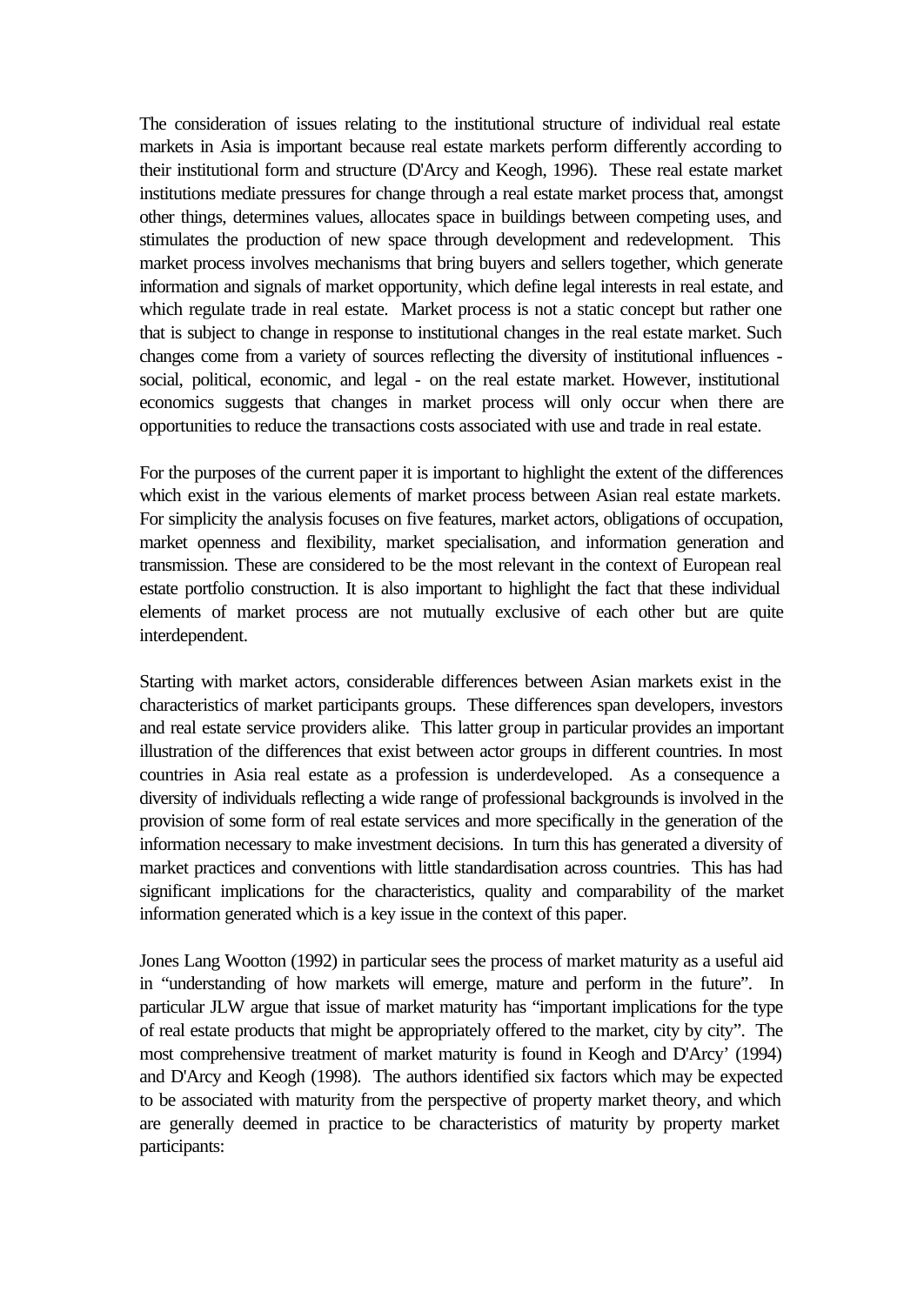| accommodation of a full range of use and investment objectives |
|----------------------------------------------------------------|
| flexible market adjustment in both the short and long run      |
| existence of a sophisticated property profession with its      |
| associated institutions and networks                           |
| extensive information flows and research activity              |
| market openness in spatial, functional and sectoral terms      |
| standardisation of property rights and market practice         |

Thus it seems reasonable to believe that different markets will follow a common evolutionary process from early development through immaturity and finally maturity, albeit at different rates (Seek, 1993). Where Seek visualises a continuum from early development and emergence to high levels of maturity, and places specific urban property markets on that spectrum. This approach is interesting for a two reasons. First, it suggests an 'S'-shaped pattern of development, with the evolutionary process accelerating rapidly and then slowing as maturity is approached. Second, it implies "mature" as the ultimate goal although it might be more appropriate to see maturity "as a relative rather than an absolute achievement since the future evolution of property market process may render obsolete our current perception of maturity" (Keogh and D'Arcy 1994). Based on these ideas Seek (1996) categorised the markets of the Asian region as shown in Figure 1.

Where Seek suggested that in 1993 the main Chinese and Vietnamese cities represent markets at their most emergent, with the markets of Taipei and Seoul being characteristic of early stages of development. While the markets of Kuala Lumpur, Bangkok and Jakarta have moved to a stage of rapid development. Hong Kong, Singapore and Auckland maturing, with Sydney, Tokyo and Melbourne described as having achieved maturity. Consequently if an investor wished to avoid immature markets the choice was essentially limited to the capital cities of Japan and Australia, with Auckland, Singapore and Hong Kong as a secondary alternative. Institutional investors meanwhile would avoid the emerging markets with the field left to wealthy individuals and high-risk players, Lim (2000).



**Figure 1: Asia Pacific Commercial Property Market Maturity Continuum.**

*Market Transparency*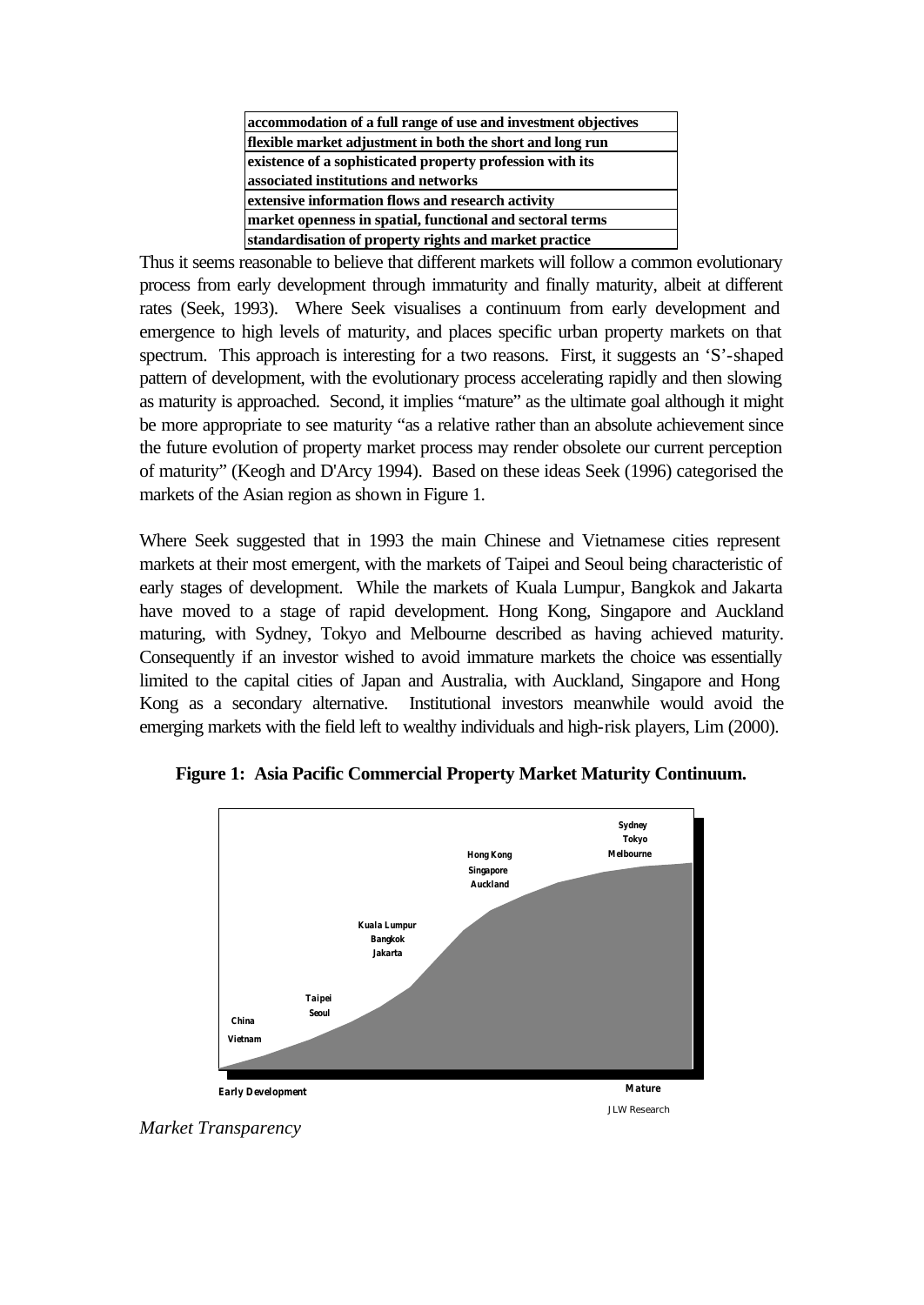As global markets develop, the established investors call for increased transparency to reduce the risk of mispricing and to improve the reputation and credibility of the market., Gordon (1999). In other words international investment depends on the ability to achieve immediate and full access to market information that can be verified and can be confirmed in a shorter time than ever before. Indeed the free flow of information to all participants is a necessary condition for market efficiency. The newness of emerging markets and the different institutional structures adopted, compared with developed countries, suggests that access to all relevant information by all investors is unlikely to be the case. A specific issue is transparency, i.e. the ability of market participants to observe the information driving the trading process, since such the information available in the trading process dictates the investment strategies of investors and so influences market equilibrium and prices, see O'Hara (1995). In addition it can be argued that emerging markets are made up of informed as well as uninformed investors both of who operate in a relatively unreliable information environment, Antoniou et al (1997). In particular it could to argued that the informed players are locals with a full knowledge of the local market property game, while the uniformed players are the international investors. Thus whereas informed investors determine fundamental values from market prices uninformed investors are not equally perceptive placing them are at a serious disadvantage in the market. This implies foreign investors who may wish to enter the market will be at a severe disadvantage. In other words foreign investors need to see a high level of transparency within markets as such transparency leads to pricing efficiency by which they can feel confident that their investment decisions are based on a more thorough information set as to the risks and returns within the market. Thus until the efficiency of a particular market achieves some acceptable level of efficiency foreign investors will go elsewhere. Consequently Gordon (1999) has argued that foreign investors will require the market to display the following attributes before then will consider investing:

| <b>Financial transparency of investment vehicles</b> |
|------------------------------------------------------|
| Independent governance of shareholder interest       |
| Management compensation tied to the performance      |
| of investment vehicles                               |
| <b>Transparent market risks</b>                      |

The level of transparency within a market therefore depends on the quality and quantity of information available. However, twenty years ago it was virtually impossible to obtain performance information about international real estate investments and even now research into the performance of property investment markets, especially in Asia, has been limited because of serious problems related to data availability and quality. Difficulties arise in the standardisation of property returns in particular, and in the ability to obtain data on rental values or yields across a wide enough spread of cities in order to have a sample size large enough to be statistically robust. As Asian markets encompass many different countries with differing administrative, legislative and fiscal regimes coupled with differing property market conventions and codes of valuation practice (Keogh and D'Arcy, 1994 and D'Arcy and Keogh, 1997a), major issues arise regarding the compatibility of property data on a crossborder basis.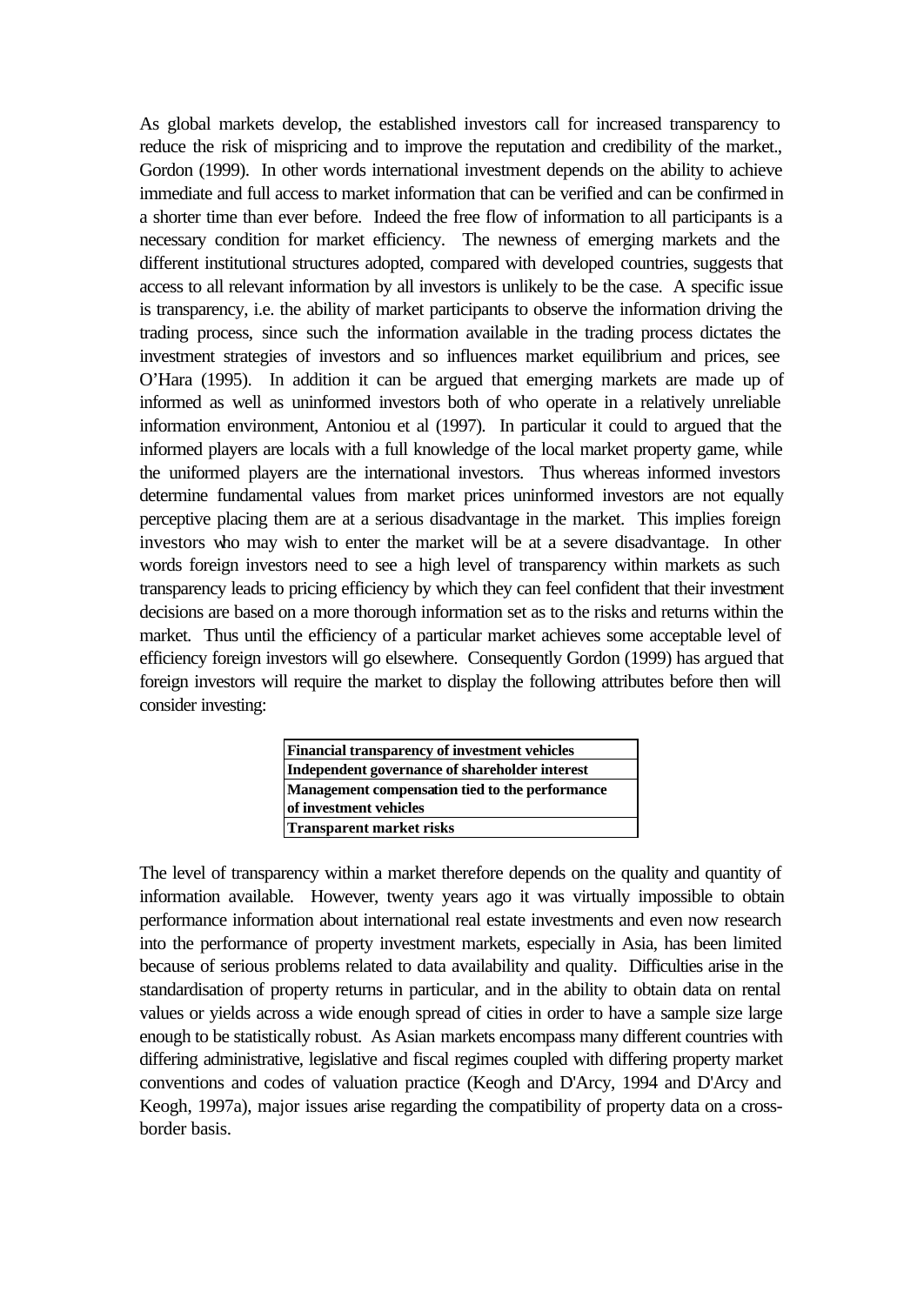Nonetheless primarily in response to foreign investor demand, the availability, timeliness, and quality of property market data is on the rise across the globe. Especially as a result of the globalisation of real estate surveying firms who now provide market data on a much more consistent basis for markets across the world. Indeed branches of several professional property practices have now been operating in some of the emerging markets of the Asian region for over twenty years. Initially functioning almost exclusively at a local level in conjunction with local firms but in a loose association with an international network, as in the case of ONCOR, the more recent mergers taking this global investment advice to new highs with an almost world wide coverage being offered to clients in every country across the globe. However, despite the emergence of these global firms with established research departments, property market information is still very difficult to obtain in emerging markets unless the investor is only interested in a narrow range of property types and locations. Otherwise there is virtually no culture of information exchange in the most of the emerging markets. Even where this information barrier is less severe, special knowledge, interpretation skills, and local contacts are still necessary for the purpose of actively managing a international portfolio.

Gordon (1999) has classified a number of countries on their level of transparency based on the following five criteria:

| Presence of public and private performance indices             |
|----------------------------------------------------------------|
| <b>Ouality of market fundamental research</b>                  |
| Availability of reliable financial statements                  |
| Alignment of interests among directors,                        |
| managers and investors/shareholders                            |
| Taxes, penalties and restrictions on cross-border transactions |

See Gordon (2000) for more information.

#### **Table 3: The Maturity and Transparency of Selected Countries**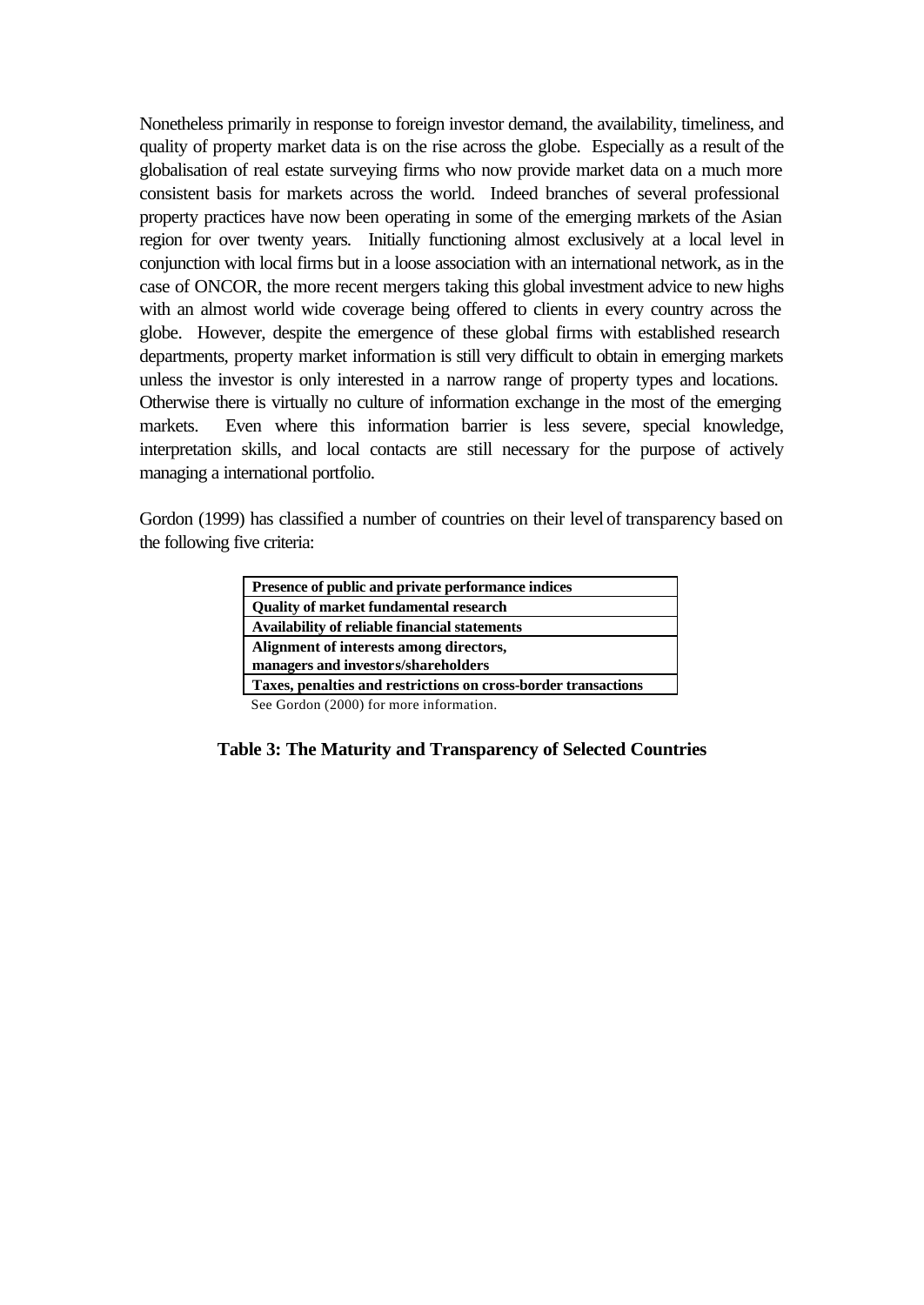| Country     | <b>Maturity</b>    | <b>Transparency</b> |
|-------------|--------------------|---------------------|
| Australia   | Established        | Highest             |
| Belgium     | Nearly Established | High                |
| Canada      | Established        | Highest             |
| China       | Emerging           | Low                 |
| Denmark     | Nearly Established | High                |
| France      | Nearly Established | High                |
| Germany     | Established        | High                |
| Greece      | Emerging           | Opaque              |
| Hong Kong   | Nearly Established | High                |
| India       | Emerging           | Opaque              |
| Indonesia   | Emerging           | Low                 |
| Ireland     | Emergent           | High                |
| Italy       | Emerging           | Low/Opaque          |
| Japan       | Nearly Established | Semitransparent     |
| Malaysia    | Emergent           | Semitransparent     |
| Netherlands | Emergent           | High                |
| New Zealand | Emergent           | High                |
| Norway      | Emergent           | High                |
| Philippines | Emerging           | Low                 |
| Portugal    | Emerging           | Opaque              |
| Singapore   | Nearly Established | High                |
| South Korea | Emerging           | Low                 |
| Spain       | Emergent           | Low                 |
| Taiwan      | Emergent           | Low                 |
| Thailand    | Emergent           | Low                 |
| UK          | Established        | Highest             |
| <b>USA</b>  | Established        | Highest             |
| Vietnam     | Emerging           | Opaque              |

The levels of transparency shown in Table 3 are also compared with an assessment of each countries market maturity updating the original work of Keogh and D'Arcy' (1994), Seek (1993) and Lee (1999). As can be readily appreciated the two concepts of market maturity and transparency are closely related to one another. Thus the markets of China, Vietnam, Indonesia, Korea and the Philippines are still at the emerging stage of maturity and so also display the least transparency. While the markets of Malaysia, Thailand and Taiwan have moved to a stage of rapid development towards maturity so can be thought of as emergent markets and so still displaying low to levels of transparency. Thus all these markets are unsuitable for institutional investors and are only of interest, at this stage in their development, to individuals willing to take a risk or vulture funds seeking out high returns in a very short time before moving on to new markets. In contrast the markets of Hong Kong, Singapore and New Zealand, Australia and Japan have much more established markets and all show good to high levels of transparency. All of which suggests that it is these markets that are likely to offer the 'best' form of investment opportunities to institutional investors considering overseas investment in the Asian region. That is the emerging markets of the Asian region (China, Vietnam, Taiwan, the Philippines, Malaysia, Thailand and Indonesia) still display levels of transparency and maturity which are likely to deter institutional investors from venturing into their domestic real estate markets. In other words the perception of institutional investors, considering investment into the emerging markets of the Asian region, is that the "institutional risks" of such markets are such that they are too high, even given the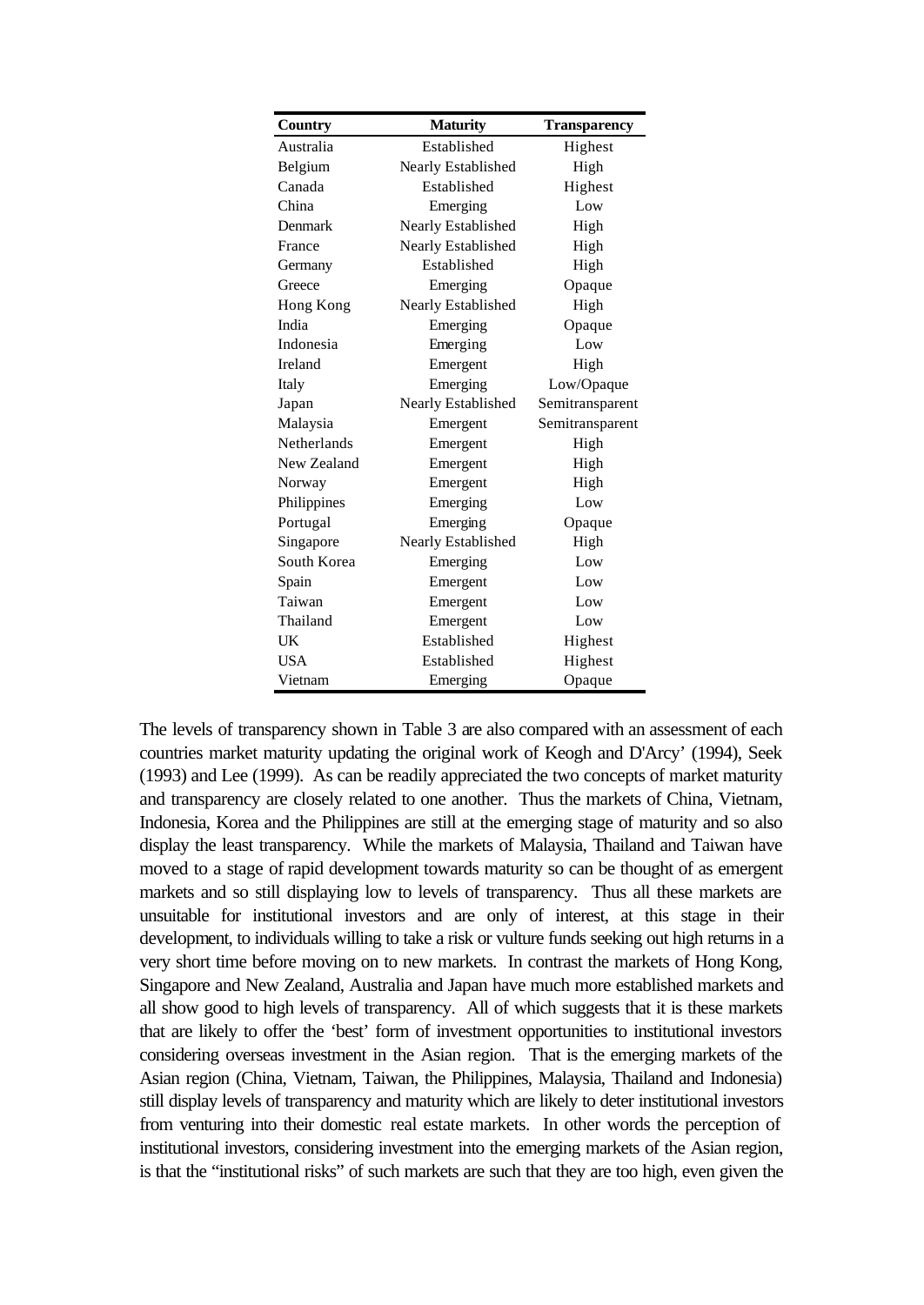higher expected returns and their portfolio diversification benefits. Furthermore until their transparency and maturity increases this is likely to be the case in the foreseeable future.

## *Corruption*

The unwritten "rules of the game" in each country can be markedly different in terms of how business is conducted, compared to an individuals home market. Consequently the level of perceived corruption faced by business within a country could prove a major impediment to the successfully implementation of an investment strategy. This is especially important when investment is being considered into less developed countries as it may be thought that such countries are also the most corrupt. Corruption comes in many forms and is constantly changing over time, both in terms of the level of corruption (petty or grand), whether political, public or private, the frequency of corruption and price paid (low or high), etc. Thus a measure is of corruption is needed that is not only on a relative scale but also takes account the different forms of corruption and is available over a sufficient length of time to see is the level of corruption within a country is increasing or decreasing relative to over countries.

The source of perceived corruption data used here is the Corruption Perception Indexes (CPI) of Transparency International (TI) for a number of reasons. First, the aim of the CPI is to provide data on the perception of corruption within countries as a means of comparing the relative levels of corruption between countries. Second the CPI covers a wide range of countries. Next it incorporates both public and private measures of corruption. Finally the CPI is available over a number of years facilitating an analysis as to whether corruption is increasing or decreasing in absolute and relative terms. To achieve this TI does not rely on a single source of data, or polling method but calculates the index based on a "poll of polls". That is the index is drawn from the results from a number of surveys of corruption, each based on different sampling frames and methodologies, in order to achieve a more robust measure of perceived corruption. The data drawn from the surveys of a number of organisations including: the Economic Intelligence Unit, Gallup International, the Institute for Management Development, the Political Risk Services, the World Development Report and the World Economic Forum. Given the diversity of sources and methodologies employed the individual sources are firsts standardised before the mean value for each country can be determined. The higher the score the lower the levels of corruption within a country, see Lambsdorff (1999) for more details.

Using the data from TI Table 4 shows the CPI for the selected countries used in Tables 2 and 3. Table 4 shows that overall the average level of corruption has only slightly decreased since the early 1980s, with the average index score of 6.3 in 1998/1999 compared with 6.4 for the 1980-1985 period, at least for these selected countries. Nonetheless there is a significant difference in the average CPI values for the developed and less developed countries in each period, based on ANOVA tests. In other words the less developed countries display significantly worst levels of corruption that developed countries. However there appears to have been an improvement in the perceived level of corruption by business people in a number of less developed countries over this period, especially in Thailand, Portugal, Indonesia and South Korea. On the other hand the position a number of countries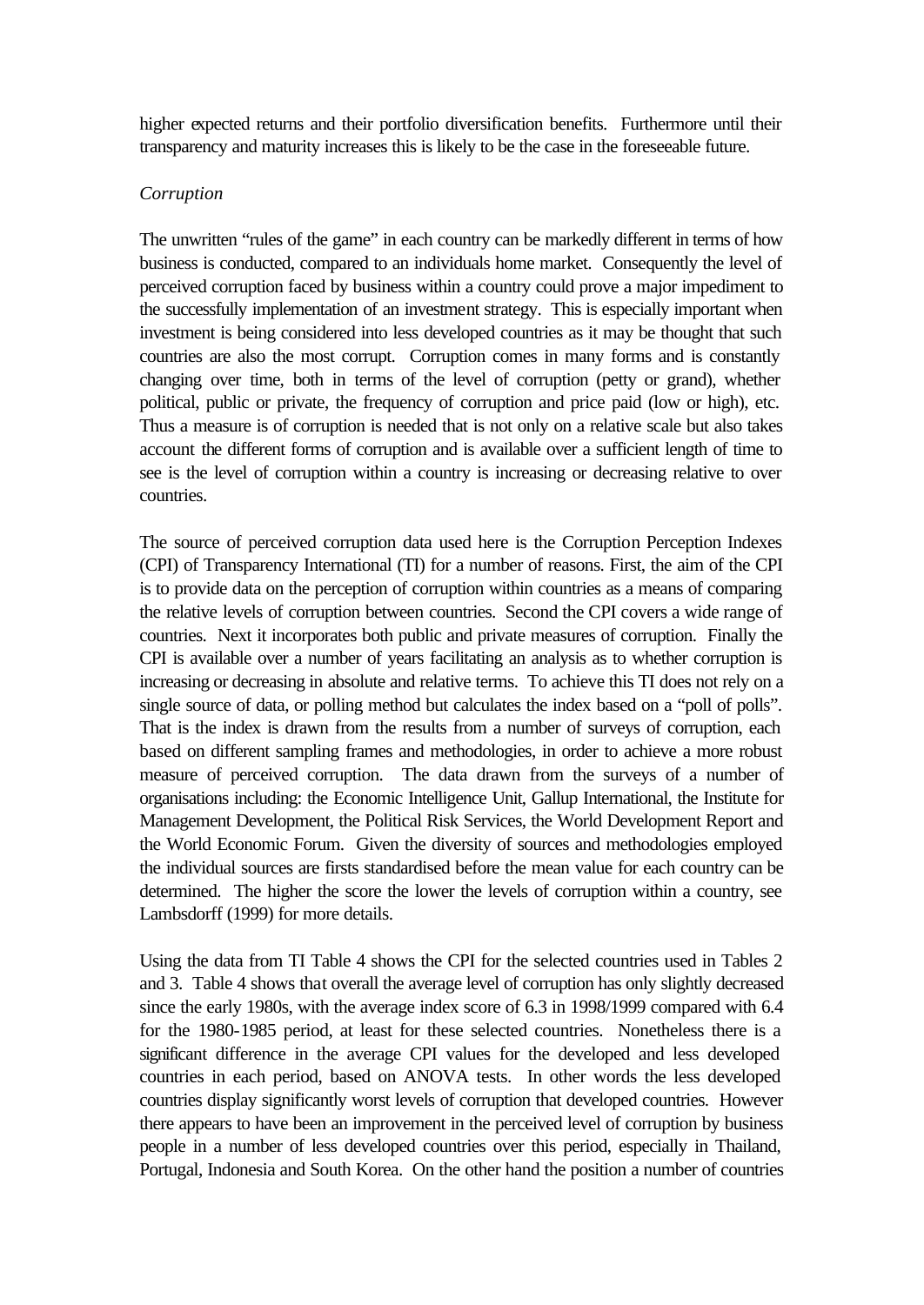has deteriorated, e.g. China, India and surprisingly Japan and Belgium. Japan and Belgium, two well developed countries, both now displaying a level of perceived corruption on a par with Malaysia and Taiwan! In addition Italy, which may be regarded as a non-developing country shows a level of perceived corruption below that of a number of, so called less developed countries. Finally the USA and notably France have both shown a continuing downward trend since the early 1980s although both with CPI values still above the average. Consequently all that can be said is that in general the Asian region does suffer from a level of corruption which is on average significantly worse than that in the developed countries, but that some so called developed countries display levels of business corruption more akin to the emerging markets than one would have expected. Thus corruption is likely to a problem in implementing an investment strategy in the emerging markets of the Asian region. But like political risk, corruption could also play a role in the decision to invest in a number of mature markets.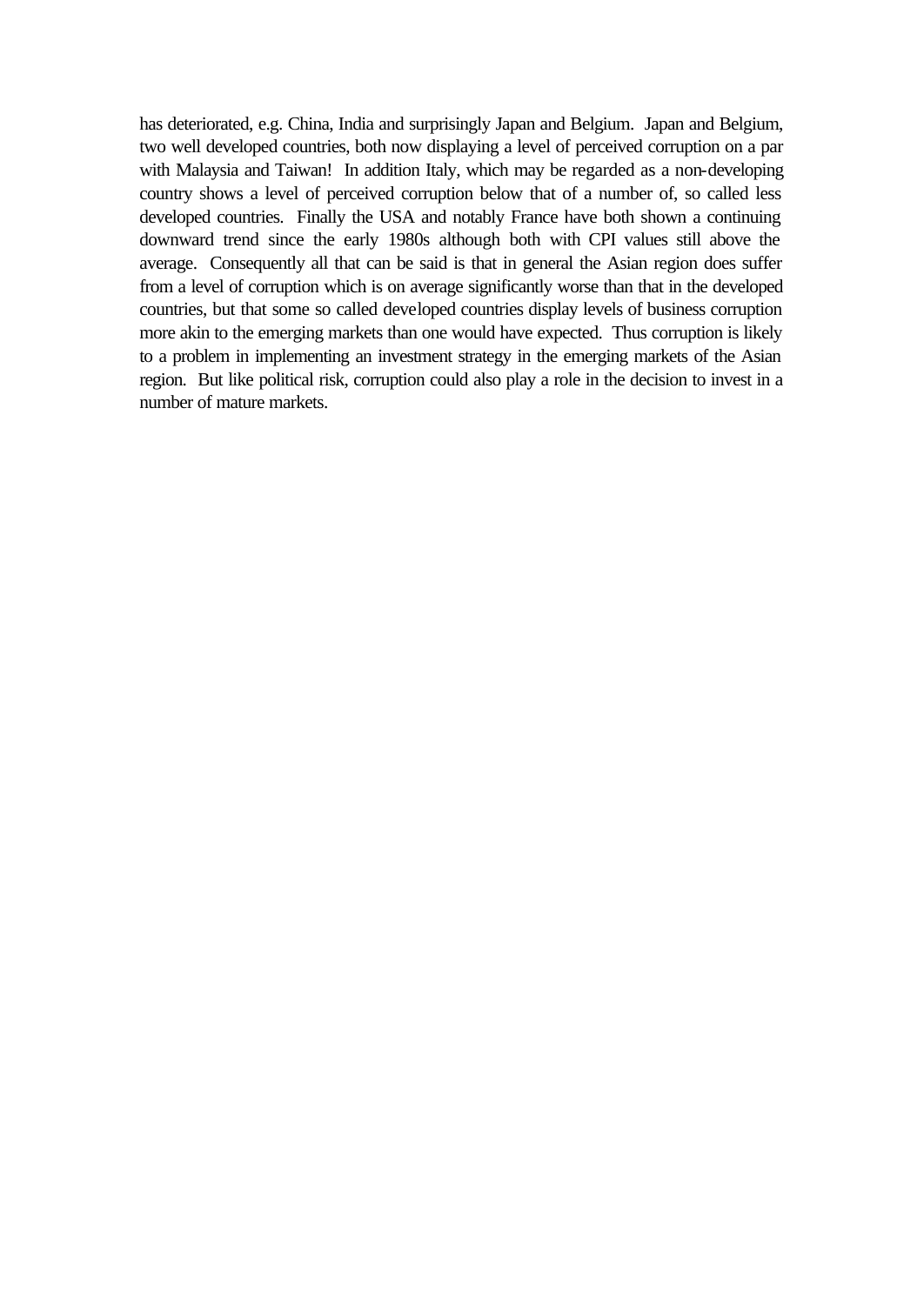| Country        | 1980-1985 | 1988-1992 | 1998 | 1999 |
|----------------|-----------|-----------|------|------|
| Australia      | 8.4       | 8.2       | 8.7  | 8.7  |
| Belgium        | 8.3       | 7.4       | 5.4  | 5.3  |
| Canada         | 8.4       | 9.0       | 9.2  | 9.2  |
| China          | 5.1       | 4.7       | 3.5  | 3.4  |
| Denmark        | 8.0       | 8.9       | 10.0 | 10.0 |
| France         | 8.4       | 7.5       | 6.7  | 6.6  |
| Germany        | 8.1       | 8.1       | 7.9  | 8.0  |
| Greece         | 4.2       | 5.1       | 4.9  | 4.9  |
| Hong Kong      | 7.4       | 6.9       | 7.8  | 7.7  |
| India          | 3.7       | 2.9       | 2.9  | 2.9  |
| Indonesia      | 0.2       | 0.6       | 2.0  | 1.7  |
| Ireland        | 8.3       | 7.7       | 8.2  | 7.7  |
| Italy          | 4.9       | 4.3       | 4.6  | 4.7  |
| Japan          | 7.8       | 7.3       | 5.8  | 6.0  |
| Malaysia       | 6.3       | 5.1       | 5.3  | 5.1  |
| Netherlands    | 8.4       | 9.0       | 9.0  | 9.0  |
| New Zealand    | 8.4       | 9.3       | 9.4  | 9.4  |
| Norway         | 8.4       | 8.7       | 9.0  | 8.9  |
| Philippines    | 1.0       | 2.0       | 3.3  | 3.6  |
| Portugal       | 4.5       | 5.6       | 6.5  | 6.7  |
| Singapore      | 8.4       | 9.2       | 9.1  | 9.1  |
| South Korea    | 3.9       | 3.5       | 4.2  | 3.8  |
| Spain          | 6.8       | 5.1       | 6.1  | 6.6  |
| Taiwan         | 6.0       | 5.1       | 5.3  | 5.6  |
| Thailand       | 2.4       | 1.9       | 3.0  | 3.2  |
| UK             | 8.0       | 8.3       | 8.7  | 8.6  |
| <b>USA</b>     | 8.4       | 7.8       | 7.5  | 7.5  |
| Vietnam        | N/A       | N/A       | 2.5  | 2.6  |
| <b>Average</b> | 6.4       | 6.3       | 6.3  | 6.3  |

**Table 4: The Corruption Perception Indices for Countries 1980-1999**

Source: Transparency International

## **Conclusion**

The Asian region has become a focus of attention for international investors in recent years. Nonetheless many investors have doubts about the prudence of investing in such areas. In particular it may be felt that the expected returns offered in the countries of the Asian region are not sufficient good enough to compensate investors for the increased risks of investing in such markets. In other words although interest in the real estate emerging markets of the Asian region has increased in recent years, doubts about the expected returns in such markets does not compensate institutional investors for the addition risks incurred. Such risks can be classified under four headings: investment risk, currency risk, political risk, and market transparency.

In particular is has been shown that the usual risks associated in the literatures that are often considered as the main deterrents to overseas investment: currency and political risks are not that important to the investment decision. While the increased investment risk often attached to such markets is incorrectly understood, in a portfolio context. As the inclusion of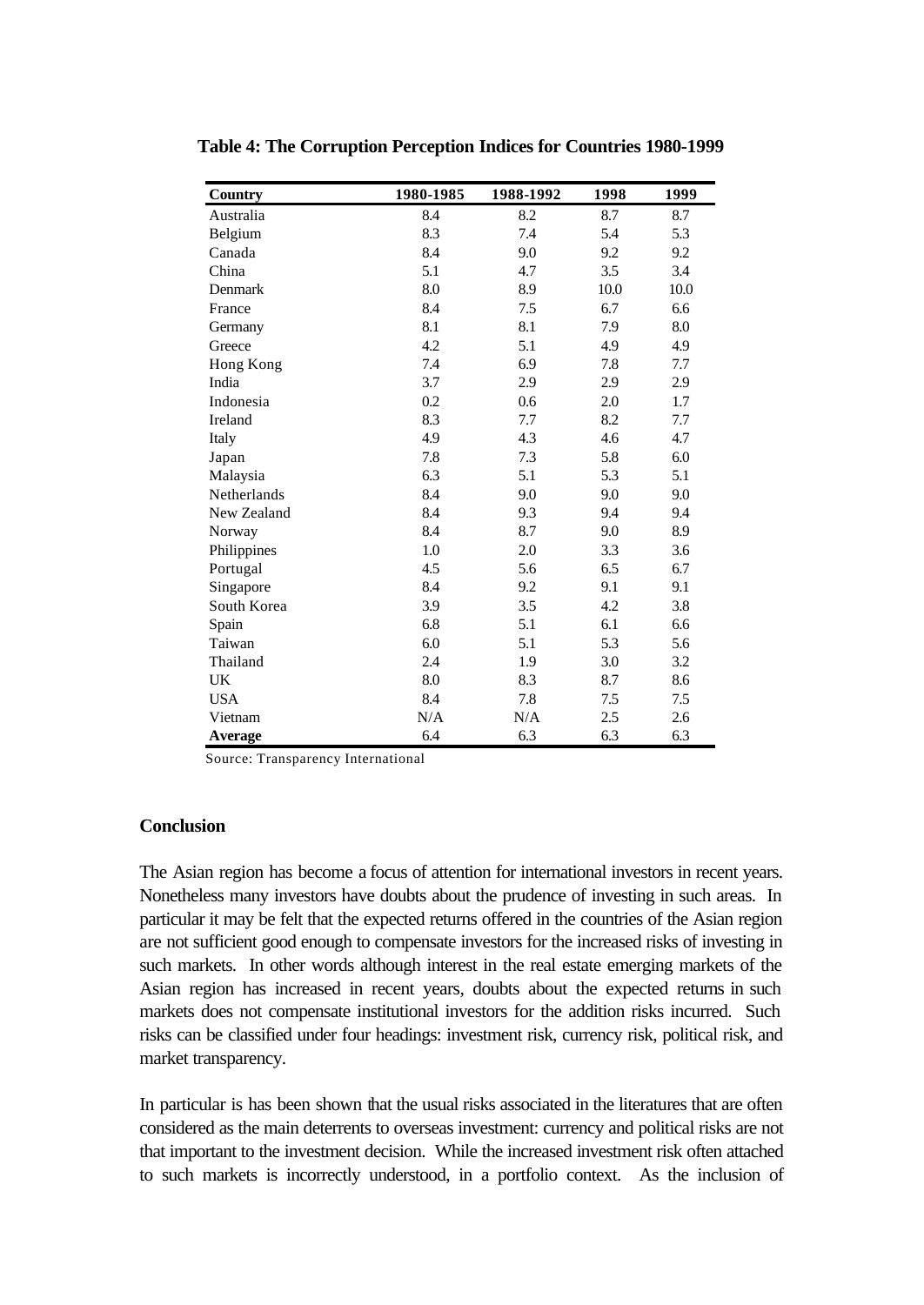emerging markets in an international portfolio is actually beneficial has such markets offer increased expected returns and a reduction in portfolio risk. Thus the main barrier to foreign investment in such markets remains that of institutional risk, maturity and transparency. Consequently the real estate markets of the Asian region are unlikely to be on the investment lists of institutional investors until their maturity and transparency increases to acceptable level, something that seems unlikely for the foreseeable future. In other words countries have to recognise that greater transparency and openness is a pre-requisite for success in the future, Roulac and Eachempati (2000). Indeed Gordon (1999) suggests that the increase in market transparency in a countries real estate market is the price that must be paid for a country to be considered for admission into today's global investment markets.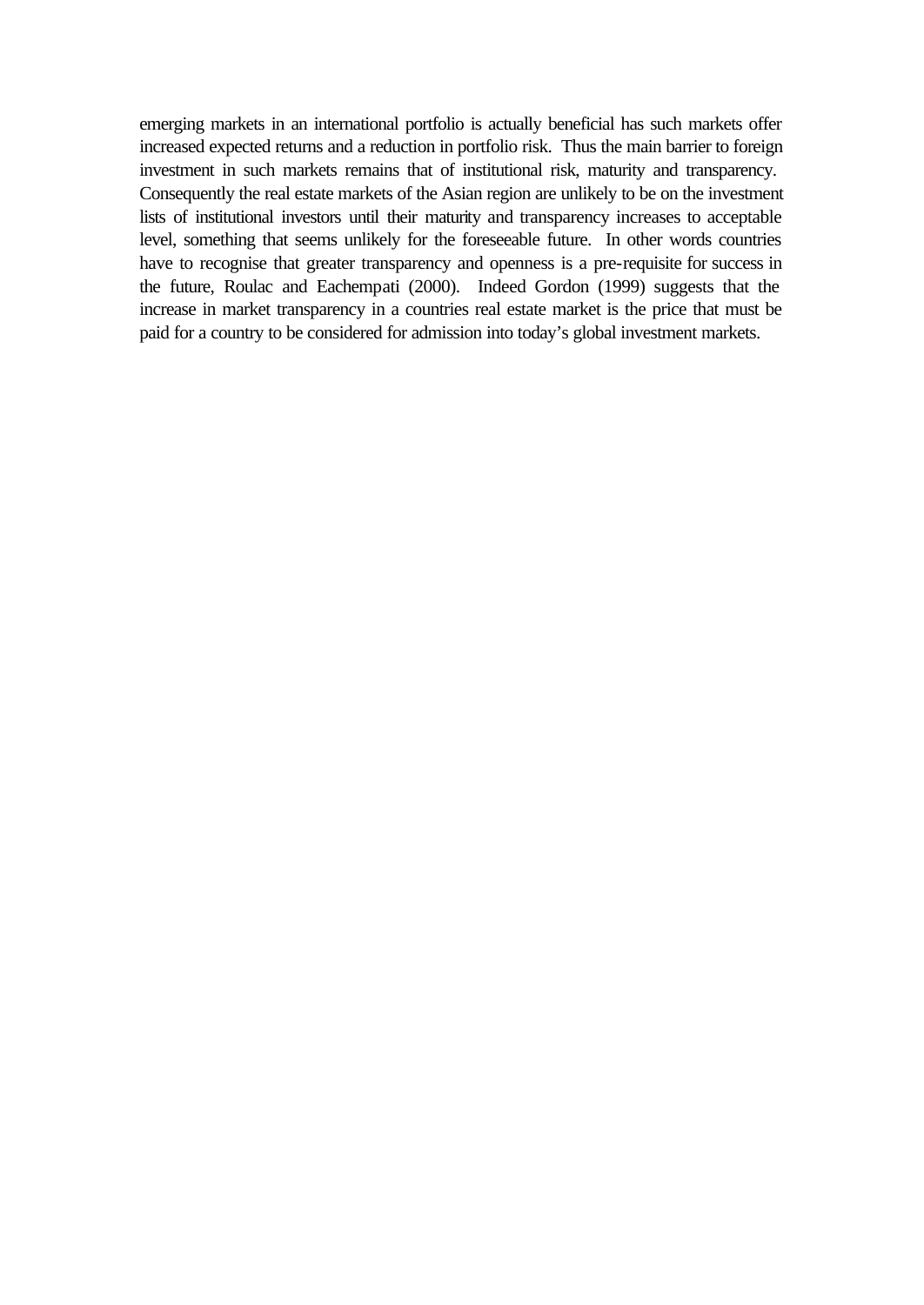### **References**

Addae-Dapaah, K, and Choo, B.K. (1996) International Diversification of Property Stock - A Singaporean Investors Viewpoint, *Real Estate Finance*, **13**, 3, 54-66.

Addae-Dapaah, K, and Li Yong, G. (1998) Currency Risk and Office Investment in Asia Pacific, *Real Estate Finance*, **15**, 3, 67-85.

Aliber, R.Z. (1973) The Interest Rate Parity Theorem: A Reinterpretation, *Journal of Political Economy*, 81, November-December, 1451-1459.

Asabere, P.K., Kleiman, R.T. and McGowan, C.B. (1991) The Risk Return Attributes of International Real Estate Equities, *The Journal of Real Estate Research*, **6**, 2.

Barry, C.B., Rodriguez, M. and Lipscomb, J.B. (1996) Diversification Potential from Real estate Companies in Emerging Capital Markets, *The Journal of Real Estate Portfolio Management*, **2**, 2, 107-118.

Brewer, T.L. (1983) Political Sources of Risk in the International Money Markets: Conceptual, Methodological, and Interpretative Refinements, *Journal of International Business Studies*, **14**, Spring/Summer, 161-164.

Greenwood, J.G. (1993) Portfolio Investment in Asia and Pacific Economies: Trends and Prospects, *Asian Development Review*, **11**, 120-150.

Cosset, J-C. and Suret, J-M. (1996) Political Risk and the Benefits of International Portfolio Diversification, *Journal of International Business Studies*, **26**, 2, 301-318

D'Arcy, E. and Keogh, G. (1998) Territorial Competition and Property Market Process: an Exploratory Analysis, *Urban Studies*, **35**, 8, 1215-1220.

D'Arcy, E. and Lee S.L. (1998) European Real Estate Portfolio Strategies: A Review of the Options, *Journal of Real Estate Portfolio Management*, **3**, 2, 113-123.

Del Casino J. J. (1986) European Investment in US Office Markets, *The Appraisal Journal*, 21-27.

Diamonte, R.L., Liew, J.M. and Stevens, L. (1996) Political Risk in Emerging and Developed Markets, *Financial Analysts Journal*, **52**.

Divecha, A.B., Drach, J. and Stefek, D. (1992) Emerging Markets: A Quantitative Perspective, *Journal of Portfolio Management*, **19**, 1, Fall, 41-50.

Eichholtz, P. and Lie, R. (1995) Globalization of Real Estate Markets?, paper delivered at the 11th Annual ARES Conference, Hilton Head Island, March.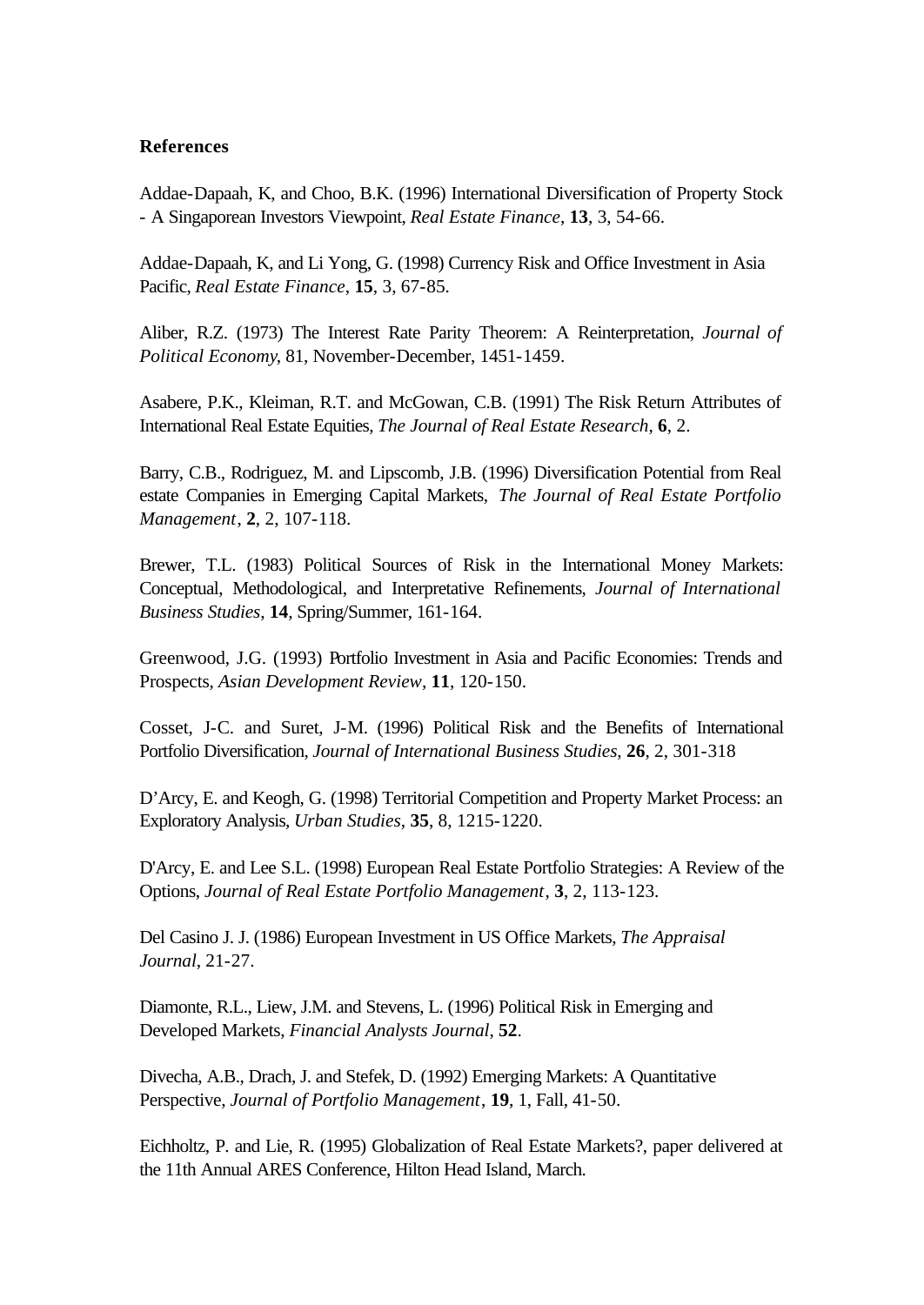Eichholtz, P. (1996) Does International Diversification Work Better for Real Estate than for Stocks and Bonds?, *Financial Analysts Journal*, January-February, 56-62.

Eichholtz, P, Huisman, R, Loedijk, K and Schuin, L (1998a) Continental Factors in International Real Estate Returns, *Real Estate Economics*, **3**, 493-509.

Eichholtz, P, Koedijk, K. and Schwiter, M. (1998b) Performance Evaluation of Direct and Indirect International Investment, unpublished paper LIFE, University of Mastricht.

Elliot C. and Halliday R. (1996), *The Institutional View of European Property Investment*, A Paper Presented at 'The Cutting Edge' Conference.

Engle, R. and Susmel, R. (1993) Common Volatility in International Equity Markets. *Journal of Business and Economic Statistics*, **11**, 167-176.

Erb, C.B., Harvey C.R. and Viskanta, T.E. (1996) Political Risk, Economic Risk and Financial Risk, *Financial Analysts Journal*, November-December,

Errunza, V. (1983) Emerging Markets: A New Opportunity for Improving Global Performance, *Financial Analysts Journal*, September-October, 51-58.

Errunza, V. and Losq, E. (1987) How Risky are Emerging Markets?, *Journal of Portfolio Management*, Fall, 62-67.

French, K.R. and Poterba, J.M. (1991) Investor Diversification and International Equity Markets, *American Economic Review,* **81**, 222-226.

Froot, K.A., (1993) *Currency Hedging Over Long Horizons*, May, NBER Working Paper No. 4355.

Filatov, V.S. and Rappoport, P. (1992) Is Complete Hedging Optimal for International Bond Portfolios?, *Financial Analysts Journal*, July-August, 37-47.

Gardner, G.W. and Stone, D. (1995) Estimating Currency Hedge Ratios for International Portfolios, *Financial Analysts Journal*, November-December, 58-64.

Gastineau, G.L. (1995) The Currency Hedging Decision: A Search for Synthesis in Asset Allocation, *Financial Analysts Journal*, May-June 1995, 8-17.

Giddy, I. (1994) *Global Finical Markets*, Lexington, Mass. D.C. Heath.

Gordon, J.N. (1999) Rising Market Efficiency: Property Enters the Mainstream, *Property Futures*, Jones Lang LaSalle, 2-9.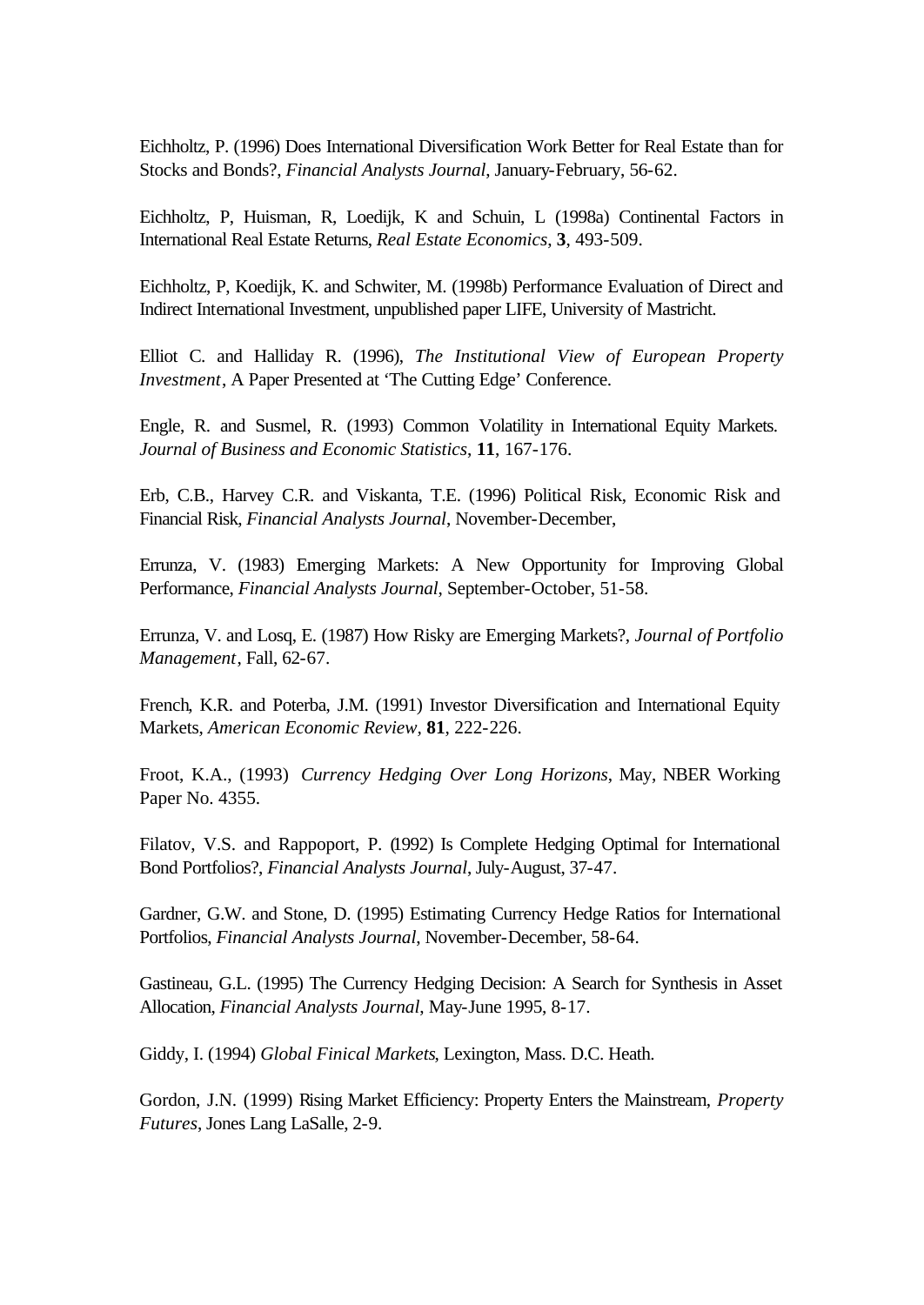Gordon, J.N. (2000) *International Transparency in Real Estate Markets*, A Paper presented at the ARES Annual Meeting, Santa Barbara California.

Guerts, T.G. and Jaffe, A.J. (1996) Risk and Real Estate Investment: An International Perspective, *The Journal of Real Estate Research*, **11**, 2, 117-130.

Haendel, D.H., West, G.T. and Meadow, R.G. (1975) *Overseas Investment and Political Risk*, Foreign Research Institute, Philadelphia.

Jones Lang Wootton, (1992) Real Estate Investment in the Changing European Environment: Positioning for Long Term Performance, *BOC Occasional Papers*, No. 4 British Council for Offices.

Jorion, P. (1989) Asset Allocation with Hedged and Unhedged Foreign Stocks and Bonds, *The Journal of Portfolio Management*, Summer, 49-54.

Keogh, G. and D'Arcy, E. (1994) Market Maturity and Property Market Behaviour: A European Comparison of Mature and Emergent Markets, *Journal of Property Research*, **11**, 215-35.

Korbin, S.J. (1979) Political Risk: A Review and Reconsideration, *Journal of International Business Studies*, **10**, Spring/Summer, 67-80.

Lambsdorff (1999) The Transparency International Corruption Perceptions Index: Framework Document. http://www.transparency.de/documents/cpi/cpi\_framework.html.

Lee, S.L. (1999) *The European Real Estate Market*, A Paper Presented at the Fifth Pacific Rim Real Estate Society Conference, Kuala Lumpur Malaysia, January.

Lim, L.C (2000) *Property Investor Behaviour and Perceptions of Investment in Southeast Asia with Particular Reference to Singapore*, Presented at the Doctoral Seminar at the ARES Annual Meeting, Santa Barbara California.

Lizieri, C., Worzala E. and Johnson, R. (1998) *To Hedge or Not to hedge? A study of international real estate under exchange rate uncertainty*, The Royal Institution of Chartered Surveyors, June.

Madura, J. (1985) International Portfolio Construction, *Journal of Business Research*, **13**, 87-95.

Meijer, R. (1996) International Investing: The Dutch Perspective, Paper presented to the 1996 annual AFIRE meeting, Washington.

Minor, M.S. (1994) The Demise of Expropriation as an Instrument of LDC Policy, 1980- 1992, *Journal of International Business Studies*, **25**, 1, 177-188.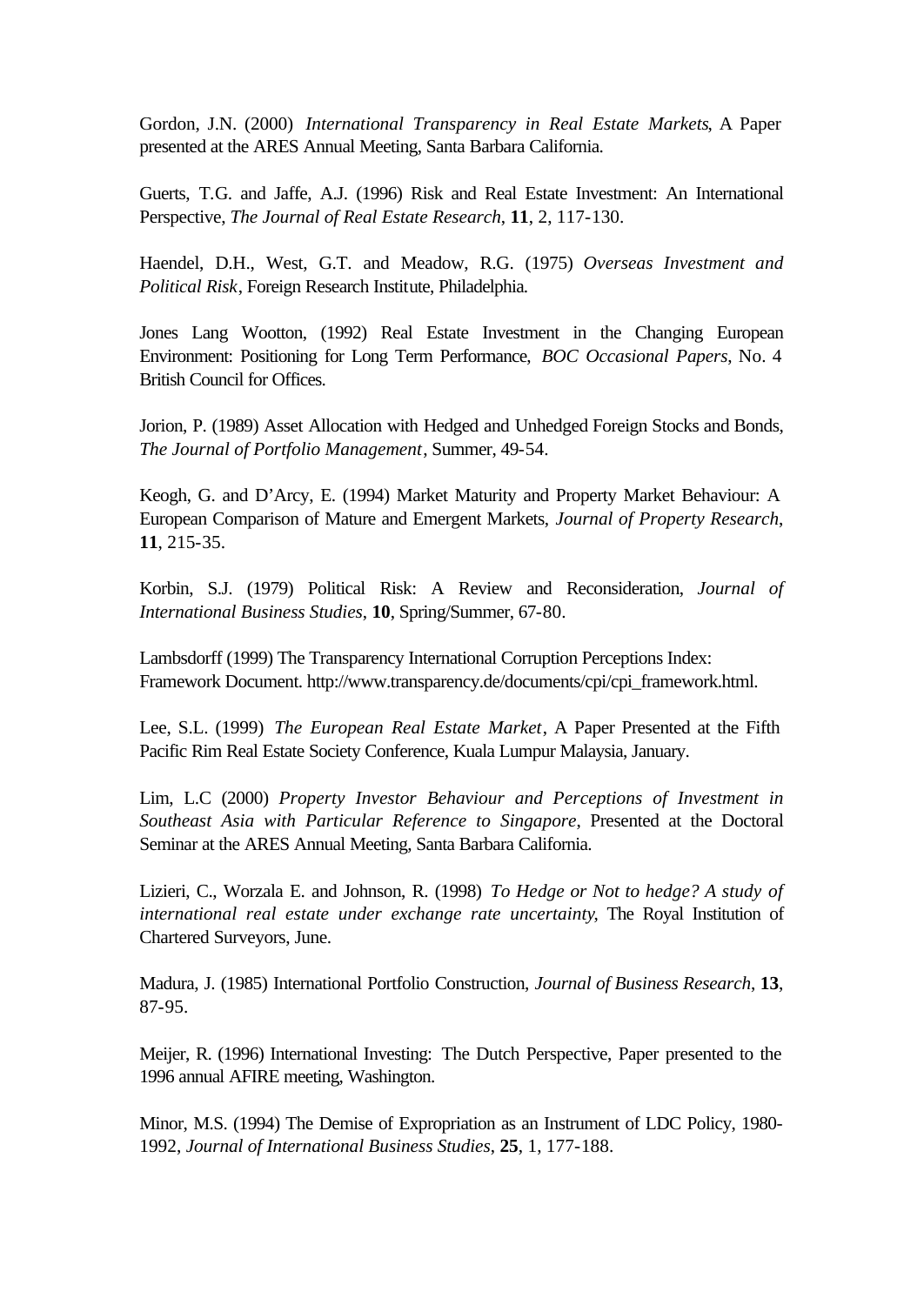O'Hara, M. (1995) *Market Microstructure Theory*, Basil Blackwell Inc., Boston.

Perold, A. and Shulman, E.C. (1988) The Free Lunch in Currency Hedging: Implications for Investment Policy and Performance Standards, *Financial Analysts Journal*, May-June, 45-50.

Roulac, S.E. and Eachemati, A.R. (2000) Strategies for Investment Diversification in the Age of Glabalization, A Paper presented at the ARES Annual Meeting, Santa Barbara California.

Root, F.R. (1972) Analysing Political Risk in International Business, in Kapoor, A. and Grub, P.D., editors, *The Multinational Enterprise in Transition*, Princeton, N.J., The Darwin Press.

Seek, (1996) International Participation in the Asia Pacific Real Estate Markets: Are the Benefits worth the Risks?, *Real Estate Finance*, 12, 4, 51-58.

Solnik, B. (1974) Why not Diversify Internationally Rather than Domestically, *Financial Analysts Journal*, 12, 48-54.

Solnik, B. (1991) *International Investments*, 2nd ed., Addison Wesley.

Stratman, M. (1999) Foreign Stocks in Behavioral Portfolios, *Financial Analysts Journal*, March,April, 12-16.

Sweeney F. M. (1989a) International Real Estate Diversification- A Viable Investment Strategy, *Journal of Property Management*

Sweeney F. M. (1989b ), A Property Market without Frontiers, *Estates Gazette*, Sept. 2.

Sweeney, F M (1993) Mapping a European Property Investment Strategy, *Journal of Property Valuation and Investment*, **11**, 3, 259-267.

Transparency International (1999) 1999 Corruption Perceptions Index. ttp://www.transparency.de/documents/cpi/index.html

Worzala, E. (1994) Overseas Property Investments: How are they Perceived by the Institutional Investor? *Journal of Property Valuation and Investment*, **12**, 3, 31-47.

Worzala, E. (1995) Currency Risk and International Property Investments, *Journal of Property valuation and Investment*, **13**, 5, 23-28.

Worzala, E., Johnson, R. and Lizieri, C. (1997) A Comparison of Alternative Hedging Techniques for an International Equity Investment, *Journal of Property Finance*, **8**, 2, 134-151.